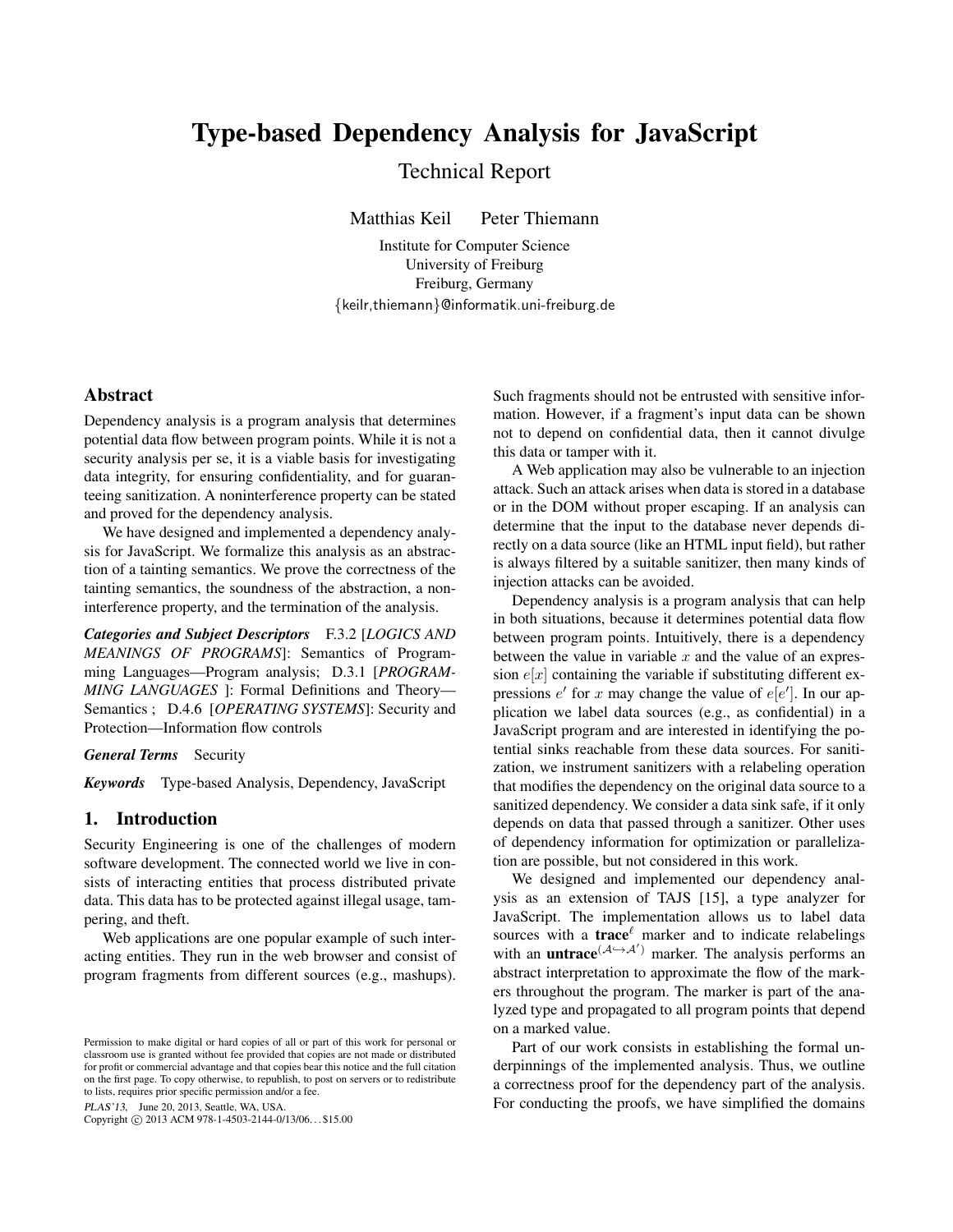with respect to the implementation to avoid an overly complex formal system. To this end, we formalize the dynamic semantics of a JavaScript core language, extend that with marker propagation, and then formalize the abstract interpretation of this extended semantics. Both, concrete and abstract semantics are given as big-step semantics. We prove sound marker propagation, sound approximation of the dynamic semantics by its abstract counterpart, noninterference, and the termination of the analysis.

### *Contributions*

- Design and implementation of a type-based dependency analysis based on TAJS [15].
- Formalization of the analysis.
- Proofs of correctness and termination.
- Extension of the analysis for sanitization (Section 7).
- A noninterference theorem (Section 8).

*Overview* Section 2 considers some example scenarios of our implemented system. Section 3 formalizes a core language, its dynamic semantics, and defines noninterference semantically. Section 4 extends this semantics with tainting. Section 5 defines the corresponding abstraction, Section 6 gives some example applications, and Section 7 defines the extension for sanitization. Section 8 contains our theorems of soundness, noninterference, and termination. Section 9 briefly describes the implementation. Related work is discussed in Section 10 followed by a conclusion.

The proofs of soundness, noninterference, and termination are shown in appendix A, B, C, and D.

# 2. Application Scenario

Web developers rely on third-party libraries for calendars, maps, social networks, and so on. To create a trustworthy application, they should ensure that these libraries do not leak sensitive information of their users.

One way to avoid such leaks is to detect information flow from confidential data sources to untrusted sinks by program analysis and take measures to avoid this flow. Sometimes, this approach is too restrictive, because the data arriving at the sink has been sanitized on the way from the source. Sanitization can take many forms: data may have been encrypted or a username/password combination may have been reduced to a boolean. In such cases, the resulting data still depends on the confidential source, but it can be safely declassified and passed on to an untrusted sink.

An analogous scenario is the avoidance of injection attacks where direct dependencies of database queries or DOM contents from input fields in a Web form should be avoided. However, an indirect dependency via a sanitizer that, in this case, escapes the values suitably is acceptable.

Our dependency analysis addresses both scenarios as illustrated with the following examples.

```
var userHandler = function (uid) {
         var userData = {name:'' };
         var on Success = function (response) {
              userData = response;\}:
 6
         if (Cookie.isset (uid))Cookie . r e que st ( uid , on Success );
9 } else {<br>10 \overrightarrow{Also}10 Ajax . r e que st (' http:\\e xample . org ', {<br>11 content : uid
11 content : uid<br>
\begin{array}{ccc} 11 & \text{constant} : \text{uid} \\ 12 & \text{lambda} : \text{on} \text{Success} ) : \end{array}\}, on Success);
13 }
\frac{14}{15}return \{16 getName : function() {<br>17 return userData nam
              \begin{bmatrix} \text{return} \\ \text{1} \end{bmatrix} user Data . name;
18 }
\begin{array}{c} 19 \\ 20 \end{array} }:
   \};
21 var namel = userHandler (trace("uid 1"))). getName ();
22 var name2 = userHandler (trace ("uid2")). getName ();
```
Figure 1. Loading sensitive data.

#### 2.1 Cookies

A web developer might want to ensure that the code does not read sensitive data from cookies and sends it to the net. Technically, it means that data that is passed to network send operations must not depend on document.cookie. This dependency can be checked by our analysis.

To label data sources, our implementation reads a configuration file with a list of JavaScript objects that are labeled with a dependency mark before starting the analysis. Any predefined value or function can be marked in this way. For this example, the analyzer is to label document.cookie with t0.

Values that are written to a cookie are labeled by wrapping them in a trace expression. The analysis determines that values returned from cookies are influenced by document.cookie. Furthermore, after writing a marked value to a cookie, each subsequent read operation returns a value that depends on it.

The following code snippet uses a standard library for reading and writing cookies. The comments show the analyzed dependencies of the respective values.

```
var vall = readCookie ('test'): // d(vall)=\{t0\}2 var val2 = <mark>trace</mark>(4711); // d(val2)={t1}<br>3 writeCookie('test', val2);
4 var val3 = readCookie('test'); // d(va13)= { to, t1 }
```
Thus, the read value in val1 is influenced by document.cookie. The value in value is labeled by a fresh mark t1. Later, this value is written to the cookie. Hence, the result val3 of the last read operation is influenced by document.cookie and val2.

## 2.2 Application: Sensitive Data

The next example is to illustrate the underpinnings of our analysis and to point out differences to other techniques. Figure 1 shows a code fragment to request the user name corresponding to a user id. This data is either read from a cookie or obtained by an Ajax request.

The function userHandler returns an interface to a user's personal data. The implementation abstracts from the data source by using a callback function onSuccess to handle the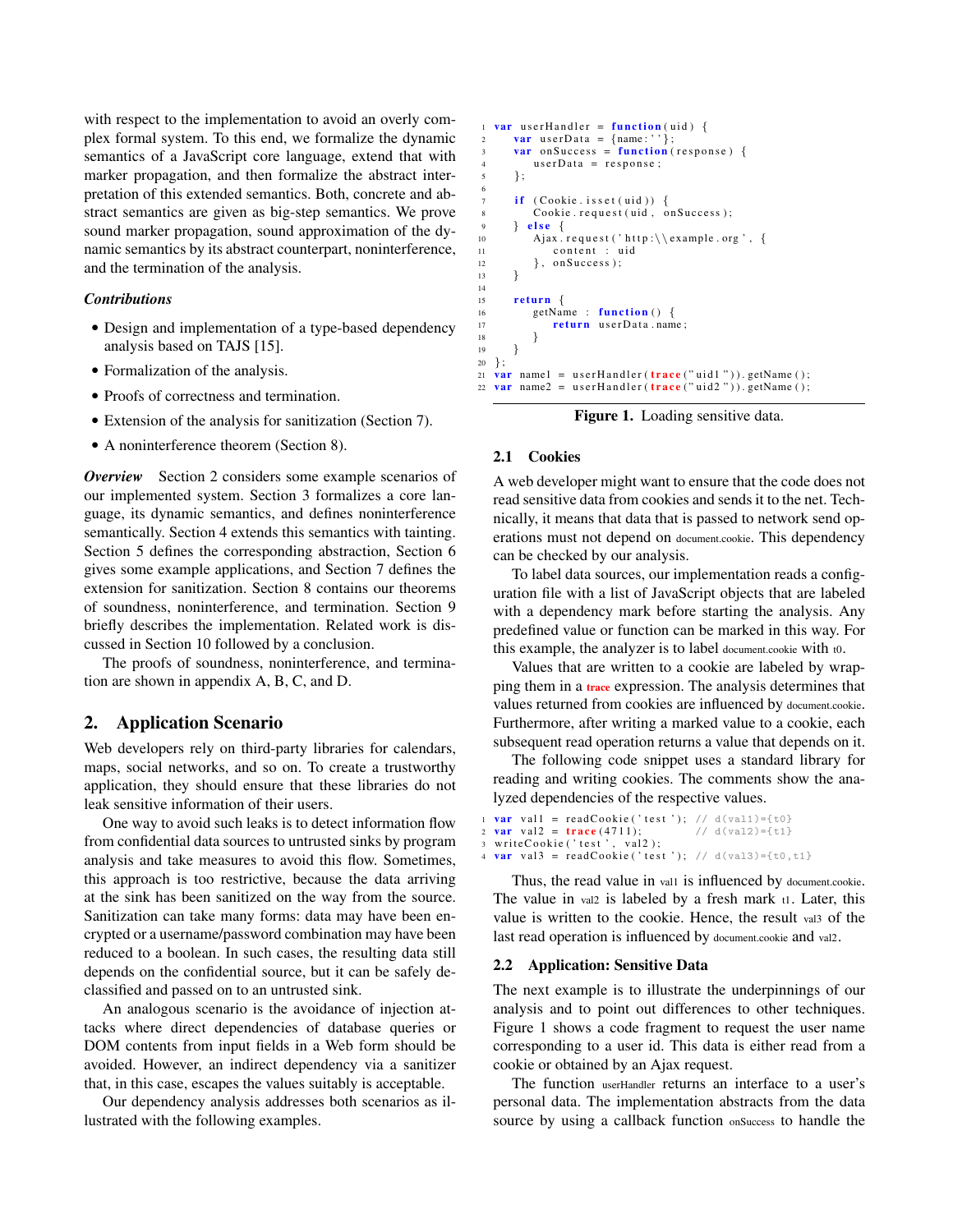```
1 loadForeignCode = trace(function() \{Array. prototype. foreach = function ( callback)for ( var k = 0; k < this length; k++) {
             cal 1 back (k, this[k]);
 5 }
      6 };
   \} ) ;
  loadForeignCode();
9 // [..]<br>10 var arı
  var array = new Array (4711, 4712);
11 array. for each (function (k, v) {<br>
12 result = k + v:
      r e sult = k + v:
13 } ) ;
```
Figure 2. Using foreign Code.

results. The code ignores the problem that userData may not be valid before completion of the Ajax request.

To detect all values depending on user information, a developer would mark the id. This mark should propagate to values returned from Cookie. request () and Ajax. request (). Because we are interested in values depending on Cookie. request () and Ajax. request () the interfaces also get marked.

The conditional in line 7 depends on Cookie, isset (uid) and thus on uid and on the cookie interface. The value in userData (line 4) depends on uid, on the cookie interface, and on Cookie. isset (uid) from the Ajax interface. The result name1 depends on userData. name and therefore on the user id, the cookie interface, and potentially on the Ajax interface.

Standard security analyses label values with marks drawn from a security lattice, often just *Low* and *High*. If both sources, the cookie interface and the Ajax interface, are labeled with the same mark, there is no way to distinguish these sources. Dependencies allow us a to formulate security properties on a fine level of granularity that distinguishes different sources without changing the underlying lattice.

Second, our analysis is flow-sensitive. Dependencies are bound to values instead of variable names or parameters. A variable may containt different values depending on different sources during evaluation. In addition, the underlying TAJS implementation already handles aliasing and polyvariant analysis in a satisfactory way.

In the example, the values in name1 and name2 result from the same function but may depend on different sources. The flow-sensitive model retains the independence of the value in name1 and trace("uid2"). Section 6.1 discusses the actual outcome of the analysis.

### 2.3 Application: Foreign Code

The second scenario (Figure 2) illustrates one way a library can extend existing functionality. This example extends the prototype of Array by a foreach function. Later on, this function is used to iterate over elements.

The goal here is to protect code from being compromised by the libraries used. The function loadForeignCode encapsulates foreign code and is labeled as a source. In consequence, all values created or modified by calling loadForeignCode depend on this function and contain its mark. Because the function

```
1 \text{ } $ = \text{function} \text{ (id)} \text{ }2 return trace (document.getElementById (id).value, "#DOM");
 3 }
4 function sanitizer (value) {
     /* clean up value ... */
     return untrace (value, "#DOM");
7 }
8 //<br>9 var
  var in put = $(" text");10 var secureInput = sanitizer (input);
11 consumer (secureInput);
```


in the foreach property gets marked, the values in result also get marked. Therefore, result may be influenced by loading foreign code. See Section 6.2 for the results of the analysis.

# 2.4 Application: Sanitization

Noninterference is not the only interesting property that can be investigated with the dependency analyzer. To avoid injection attacks, programmers should ensure that only escaped values occur in a database query or become part of an HTML page. Also, a dependency on a secret data source may be acceptable if the data is encrypted before being published. These examples illustrate the general idea of sanitization where a suitable function needs to be interposed in the dataflow between certain sources and sinks.

The concrete example in Figure 3 applies our analysis to the problem. The input is labeled with mark #DOM (line 2). The function in line 4 performs some (unspecified) sanitization and finally applies the untrace function to mark the dependency on the marks identified with #DOM as a sanitized, safe dependency. The argument of the consumer can now be checked for dependencies on unsanitized values. In the example code, the analysis determines that the argument depends on the DOM, but that the dependency is sanitized.

Changing line 10 as indicated below leaves the argument of the consumer with a mixture of sanitized and unsanitized dependencies. This mixture could be flagged as an error.

```
var secure Input =
  i_know_what_i_do ? sanitizer (input) : input;
```
# 3. Formalization

This section presents the JavaScript core calculus  $\lambda_J$  along with a semantic definition of independence.

## 3.1 Syntax of  $\lambda_J$

 $\lambda_J$  is inspired by JavaScript core calculi from the literature [11, 14]. A  $\lambda_J$  expression (Figure 4) is either a constant c (a boolean, a number, a string, undefined, or null), a variable  $x$ , a lambda expression, an application, a primitive operation, a conditional, an object creation, a property reference, a property assignment, or a trace expression.

The trace expression is novel to our calculus. It creates marked values that can be tracked by our dependency analysis. The expression  $\mathbf{new}^{\ell}$  e creates an object whose prototype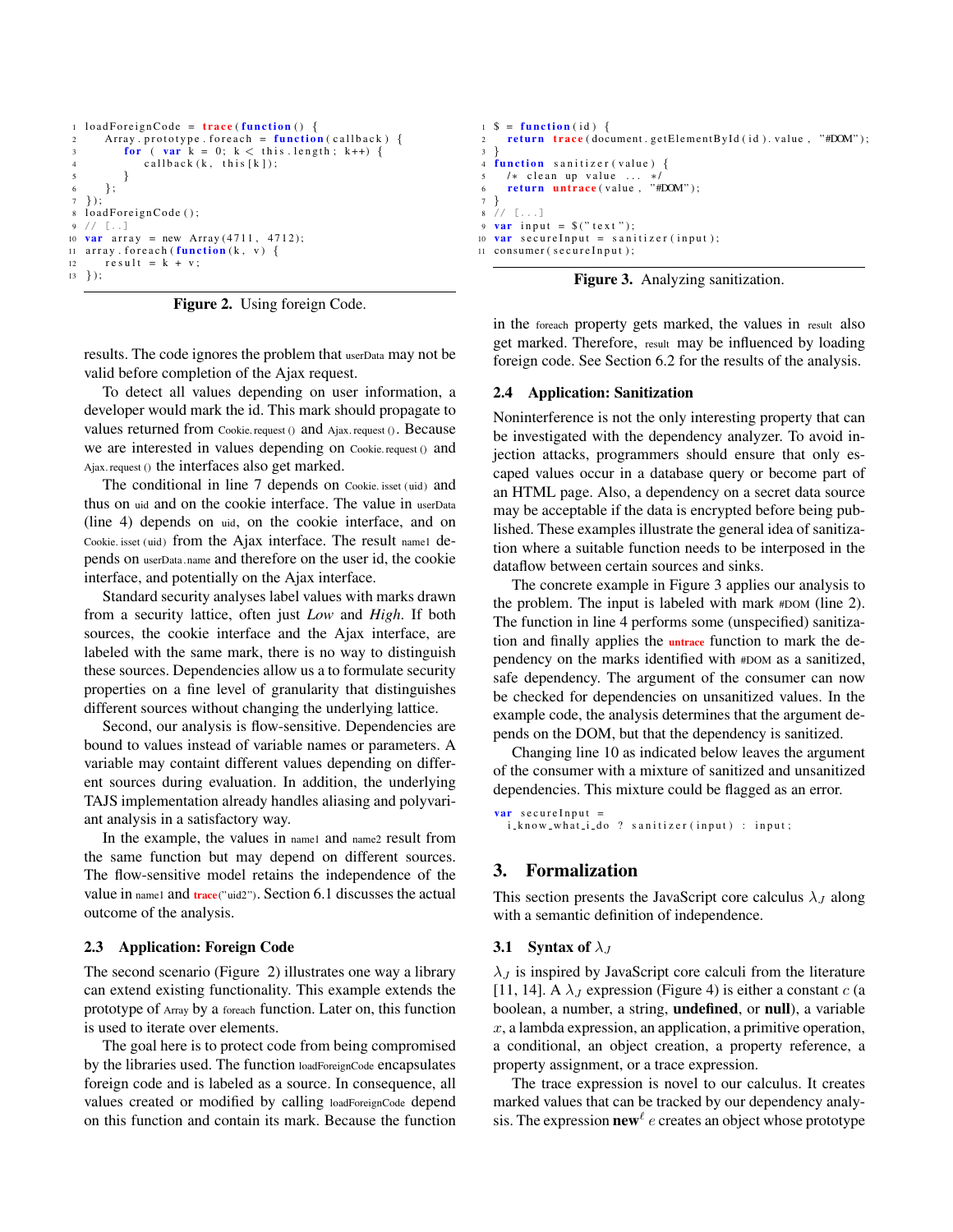$$
e ::= c | x | \lambda^{\ell} x.e | e(e) | \mathbf{op}(e, e)
$$
  
\n
$$
| \mathbf{if} (e) e, e | \mathbf{new}^{\ell} e | e[e] | e[e] = e | \mathbf{trace}^{\ell} (e)
$$
  
\n
$$
Location \quad \ni \xi^{\ell}
$$
  
\n
$$
Value \quad \ni v ::= c | \xi^{\ell}
$$
  
\n
$$
Prototype \quad \ni p ::= v
$$
  
\n
$$
Closure \quad \ni f ::= \emptyset | \langle \rho, \lambda^{\ell} x.e \rangle
$$
  
\n
$$
Object \quad \ni o ::= \emptyset | o[str \mapsto v]
$$
  
\n
$$
Storable \quad \ni s ::= \langle o, f, p \rangle
$$
  
\n
$$
Environment \quad \ni \rho ::= \emptyset | p[x \mapsto v]
$$
  
\n
$$
Heap \quad \ni \mathcal{H} ::= \emptyset | \mathcal{H}[\xi^{\ell} \mapsto s]
$$

**Figure 4.** Syntax and semantic domains of  $\lambda_{\text{J}}$ .

$$
\langle o, f, p \rangle (str) \qquad ::= \begin{cases} v, & o = o'[str \to v] \\ o'(str), & o = o'[str' \to v] \\ \mathcal{H}(\xi^{\ell})(str), & o = \emptyset \land p = \xi^{\ell} \\ \textbf{undefined}, & o = \emptyset \land p = c \end{cases}
$$

$$
\langle o, f, p \rangle [str \mapsto v] \qquad ::= \langle o[str \mapsto v], f, p \rangle
$$

$$
\langle o, f, p \rangle f \qquad ::= f
$$

$$
\mathcal{H}[\xi^{\ell}, str \mapsto v] \qquad ::= \mathcal{H}[\xi^{\ell} \mapsto \mathcal{H}(\xi^{\ell})[str \mapsto v]]
$$

$$
\mathcal{H}[\xi^{\ell} \mapsto \emptyset] \qquad ::= \mathcal{H}[\xi^{\ell} \mapsto \langle \emptyset, \emptyset, \mathbf{null} \rangle]
$$

$$
\mathcal{H}[\xi^{\ell} \mapsto f] \qquad ::= \mathcal{H}[\xi^{\ell} \mapsto \langle \emptyset, \emptyset, \mathbf{null} \rangle]
$$

$$
\mathcal{H}[\xi^{\ell} \mapsto f] \qquad ::= \mathcal{H}[\xi^{\ell} \mapsto \langle \emptyset, \emptyset, \mathbf{null} \rangle]
$$



is the result of e. The lambda expression, the new expression, and the trace expression carry a unique mark  $\ell$ .

#### 3.2 Semantic domains

Figure 4 also defines the semantic domains of  $\lambda_J$ . A heap maps a location  $\xi^{\ell}$  to a storable s, which is a triple consisting of an object  $o$ , potentially a function closure  $f$  (only for function objects), and a value  $p$ , which serves as the prototype. The superscript  $\ell$  refers the expression causing the allocation. An object o maps a string to a value. A closure consists of an environment  $\rho$  and an expression  $e$ . The environment  $\rho$  maps a variable to a value v, which may be a base type constant or a location.

Program execution is modeled by a big-step evaluation judgment of the form  $\mathcal{H}, \rho \vdash e \Downarrow \mathcal{H}' \mid v$ . The evaluation of expression e in an initial heap  $H$  and environment  $\rho$ results in the final heap  $\mathcal{H}'$  and the value v. We omit its standard definition for space reasons, but show excerpts of an augmented semantics in Section 4.

Figure 5 introduces some abbreviated notation. A property lookup or a property update on a storable  $s = \langle o, f, p \rangle$  is relayed to the underlying object. The property access s(*str*) returns undefined by default if the accessed string is not defined in o and the prototype of s is not a location  $\xi^{\ell}$ . We write  $s_f$  for the closure in s. The notation  $\mathcal{H}[\xi^{\ell}, str \mapsto v]$  updates a property of storable  $\mathcal{H}(\xi^{\ell}), \mathcal{H}[\xi^{\ell} \mapsto o]$  initializes an object, and  $\mathcal{H}[\xi^{\ell} \mapsto f]$  defines a function.

# 3.3 Independence

The **trace** expression serves to mark a program point as a source of sensitive data. An expression  $e$  is independent from that source if the value of the **trace** expression does not influence the final result of e. The first definition formalizes replacing the argument of a **trace** expression.

**Definition 1.** *The substitution*  $e[\ell \mapsto \tilde{e}]$  *of*  $\ell$  *in*  $e$  *by*  $\tilde{e}$  *is defined as the homomorphic extension of*

$$
trace^{\ell}(e')[\ell \mapsto \tilde{e}] \equiv trace^{\ell}(\tilde{e}) \tag{1}
$$

Definition 2 (incomplete first attempt). *The expression* e *is independent from* ℓ *iff all possible substitutions of* ℓ *are unobservable.*

$$
\forall e_1, e_2: \mathcal{H}, \rho \vdash e[\ell \mapsto e_1] \Downarrow \mathcal{H}_1 \mid v
$$
  

$$
\leftrightarrow \mathcal{H}, \rho \vdash e[\ell \mapsto e_2] \Downarrow \mathcal{H}_2 \mid v
$$
 (2)

This definition covers both, the terminating and the nonterminating cases. Furthermore, we consider direct dependencies, indirect dependencies, and transitive dependencies, similar to the behavior described by Denning [8, 9]. In Section 8, we complete this definition to make it amenable to proof.

# 4. Dependency Tracking Semantics

To attach marker propagation for upcoming values we apply definition 2 to the  $\lambda_j$  calculus. The later on derived abstract interpretation is formalized on this extended calculus.

This section extends the semantics of  $\lambda_J$  with mark propagation. The resulting calculus  $\lambda_J^{\mathcal{D}}$  *only* provides a baseline calculus for subsequent static analysis.  $\lambda_J^{\mathcal{D}}$  is *specifically not* meant to perform any kind of dynamic analysis, where the presence or absence of a mark in a value guarantees some dependency related property.

The calculus extends *Value* to *Tainted Value*  $\Rightarrow \omega ::=$  $v : \kappa$  where  $\kappa ::= \emptyset | \ell | \kappa \bullet \kappa$  is a dependency annotation. *Tainted Value* replaces *Value* in objects and environments. The operation  $\bullet$  joins two dependencies. If  $\omega = v : \kappa_v$  then write  $\omega \bullet \kappa$  for  $v : \kappa_v \bullet \kappa$  to apply a dependency annotation to a value.

The big-step evaluation judgment  $\mathcal{H}, \rho, \kappa \vdash e \Downarrow \mathcal{H}' \mid \omega$ for  $\lambda_J^{\mathcal{D}}$  extends the one for  $\lambda_J$  by a new component  $\kappa$  which tracks the context dependency for expression  $e$ . Figure 6 contains its defining inference rules.

The evaluation rules (DT-CONST), (DT-VAR), and (DT-ABS) are trivial. Their return values depend on the context. (DT-OP) calculates the result on the value part and combines the dependencies of the involved values.  $\psi_{op}^v$  stands for the application of operator op. The rule (DT-NEW) binds the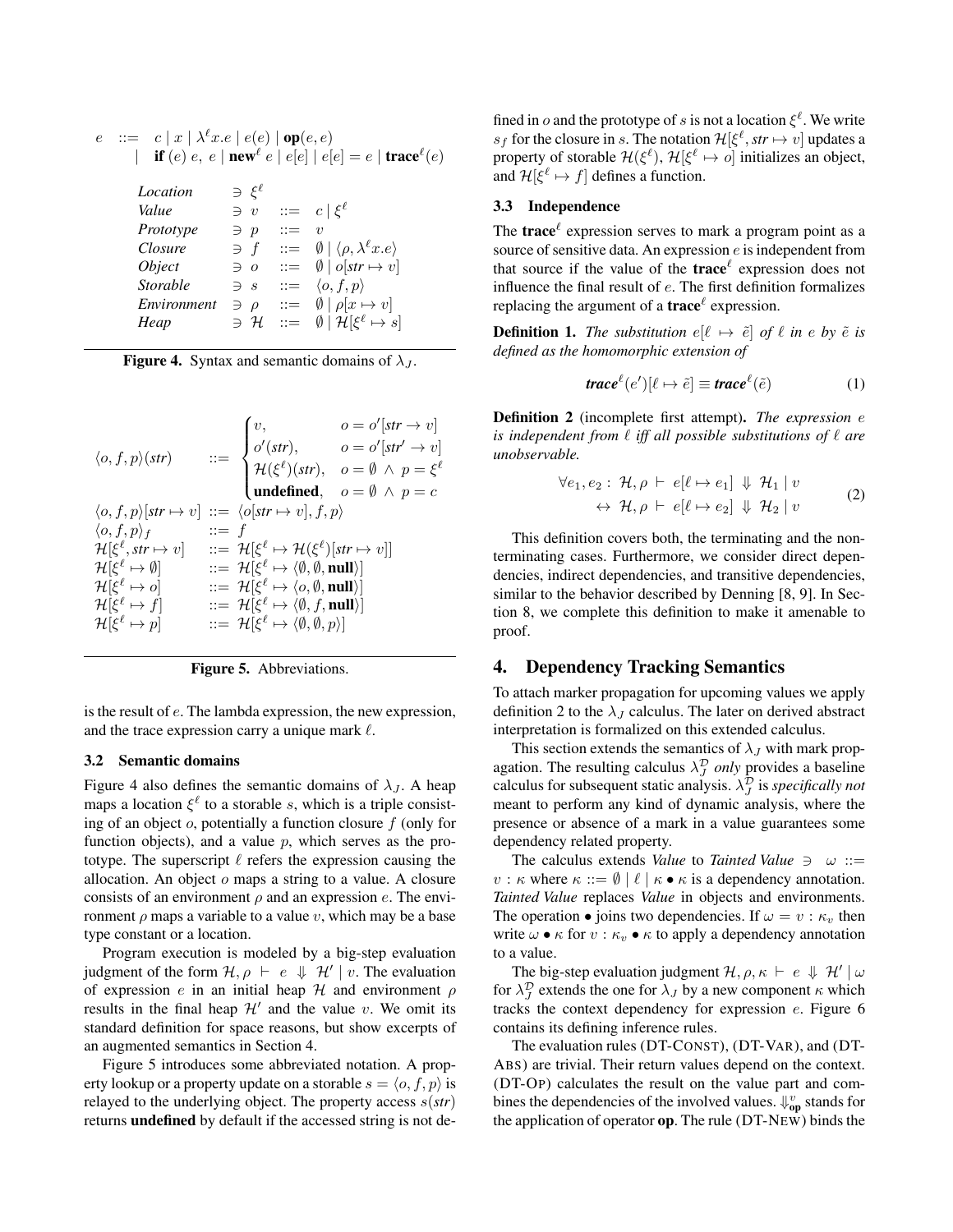| (DT-CONST)        | $(DT-VAR)$                                                                                                                                                                                                                                                                                                                                                                                                                                                                                                                                                           |
|-------------------|----------------------------------------------------------------------------------------------------------------------------------------------------------------------------------------------------------------------------------------------------------------------------------------------------------------------------------------------------------------------------------------------------------------------------------------------------------------------------------------------------------------------------------------------------------------------|
|                   | $\mathcal{H}, \rho, \kappa \vdash c \Downarrow \mathcal{H} \mid c : \kappa$ $\mathcal{H}, \rho, \kappa \vdash x \Downarrow \mathcal{H} \mid \rho(x) \bullet \kappa$                                                                                                                                                                                                                                                                                                                                                                                                  |
| $(DT-ABS)$        | $\xi^{\ell} \notin dom(\mathcal{H})$                                                                                                                                                                                                                                                                                                                                                                                                                                                                                                                                 |
|                   | $\overline{\mathcal{H}, \rho, \kappa \vdash \lambda^{\ell} x.e \Downarrow \mathcal{H}[\xi^{\ell} \mapsto \langle \rho, \lambda^{\ell} x.e \rangle]   \xi^{\ell} : \kappa}$                                                                                                                                                                                                                                                                                                                                                                                           |
| $(DT-OP)$         |                                                                                                                                                                                                                                                                                                                                                                                                                                                                                                                                                                      |
|                   | $\mathcal{H}, \rho, \kappa \vdash e_0 \Downarrow \mathcal{H}'   v_0 : \kappa_0$<br>$\mathcal{H}',\rho,\kappa \;\vdash\; e_1 \;\Downarrow\; \mathcal{H}'' \;\vert\; v_1 : \kappa_1$<br>$v_{op} = \Downarrow_{op}^{v} (v_0, v_1)$                                                                                                                                                                                                                                                                                                                                      |
|                   | $\mathcal{H}, \rho, \kappa \vdash \mathbf{op}(e_0, e_1) \Downarrow \mathcal{H}''   v_{op} : \kappa_0 \bullet \kappa_1$                                                                                                                                                                                                                                                                                                                                                                                                                                               |
| $(DT\text{-}NEW)$ | $\frac{\mathcal{H}, \rho, \kappa \ \vdash \ e \ \Downarrow \ \mathcal{H}' \mid v : \kappa_v \qquad \xi^{\ell} \notin dom(\mathcal{H})}{\mathcal{H}, \rho, \kappa \ \vdash \ \mathbf{new}^{\ell} \ e \ \Downarrow \ \mathcal{H}'[\xi^{\ell} \mapsto v] \mid \xi^{\ell} : \kappa_v}$                                                                                                                                                                                                                                                                                   |
| $(DT-APP)$        |                                                                                                                                                                                                                                                                                                                                                                                                                                                                                                                                                                      |
|                   | $\mathcal{H}, \rho, \kappa \vdash e_0 \Downarrow \mathcal{H}' \mid \xi^{\ell} : \kappa_0$<br>$\langle o, \langle \dot{\rho}, \lambda^{\ell} x . e \rangle, p \rangle = \mathcal{H}'(\xi^{\ell})$<br>$\mathcal{H}', \rho, \kappa \vdash e_1 \Downarrow \mathcal{H}'' \mid v_1 : \kappa_1$<br>$\mathcal{H}'', \dot{\rho}[x \mapsto v_1 : \kappa_1], \kappa \bullet \kappa_0 \vdash e \Downarrow \mathcal{H}''' \mid v : \kappa_v$<br>$\mathcal{H}, \rho, \kappa \vdash e_0(e_1) \Downarrow \mathcal{H}''' \mid v : \kappa_v$                                           |
| (DT-IFTRUE)       | $\mathcal{H}, \rho, \kappa \vdash e_0 \Downarrow \mathcal{H}' \mid v_0 : \kappa_0$<br>$v_0 = true$ $\mathcal{H}', \rho, \kappa \bullet \kappa_0 \vdash e_1 \Downarrow \mathcal{H}'_1   v_1 : \kappa_1$<br>$\mathcal{H}, \rho, \kappa \vdash \mathbf{if} (e_0) e_1, e_2 \Downarrow \mathcal{H}_1''   v_1 : \kappa_1$                                                                                                                                                                                                                                                  |
| (DT-IFFALSE)      | $\mathcal{H}, \rho, \kappa \vdash e_0 \Downarrow \mathcal{H}' \mid v_0 : \kappa_0$<br>$v_0 \neq true$ $\mathcal{H}', \rho, \kappa \bullet \kappa_0 \vdash e_2 \Downarrow \mathcal{H}''_2 \mid v_2 : \kappa_2$<br>$\mathcal{H}, \rho, \kappa \vdash \mathbf{if} (e_0) e_1, e_2 \Downarrow \mathcal{H}''_2   v_2 : \kappa_2$                                                                                                                                                                                                                                           |
| $(DT-GET)$        |                                                                                                                                                                                                                                                                                                                                                                                                                                                                                                                                                                      |
|                   | $\mathcal{H}, \rho, \kappa \vdash e_0 \Downarrow \mathcal{H}' \mid \xi^{\ell} : \kappa_{\xi^{\ell}}$<br>$\mathcal{H}', \rho, \kappa \ \vdash \ e_1 \ \Downarrow \ \mathcal{H}'' \   \ str: \kappa_{str}$                                                                                                                                                                                                                                                                                                                                                             |
|                   | $\overline{\mathcal{H},\rho,\kappa \ \vdash \ e_0[e_1] \ \Downarrow \ \mathcal{H}'' \   \ \mathcal{H}''(\xi^\ell)(str) \bullet \kappa_{\xi^\ell} \bullet \kappa_{str}}$                                                                                                                                                                                                                                                                                                                                                                                              |
| $(DT-PUT)$        | $\mathcal{H}, \rho, \kappa \;\vdash\; e_0 \;\Downarrow\; \mathcal{H}' \; \; \xi^\ell : \kappa_{\xi^\ell} \ \mathcal{H}', \rho, \kappa \;\vdash\; e_1 \;\Downarrow\; \mathcal{H}'' \; \; str : \kappa_{str}$<br>$\mathcal{H}^{\prime\prime},\rho,\kappa \;\vdash\; e_2\; \Downarrow \;\mathcal{H}^{\prime\prime\prime}\; \; v:\kappa_v$<br>$\mathcal{H}'''' = \mathcal{H}'''[\xi^{\ell}, str \mapsto v : \kappa_v \bullet \kappa_{\xi^{\ell}} \bullet \kappa_{str}]$<br>$\mathcal{H}, \rho, \kappa \vdash e_0[e_1] = e_2 \Downarrow \mathcal{H}''' \mid v : \kappa_v$ |
| (DT-TRACE)        | $\mathcal{H}, \rho, \kappa \bullet \ell \;\vdash\; e \;\Downarrow\; \mathcal{H}' \;\vert\; v : \kappa_v$<br>$\overline{\mathcal{H}, \rho, \kappa$ <b>+ trace</b> (e) $\overline{\psi}$ H' $\overline{v : \kappa_v}$                                                                                                                                                                                                                                                                                                                                                  |
|                   | <b>Figure 6.</b> Inference rules of $\lambda_J^{\mathcal{D}}$ .                                                                                                                                                                                                                                                                                                                                                                                                                                                                                                      |

| Undefined     |  | $ ::= \wp(\{\text{undefined}\})$                                               |
|---------------|--|--------------------------------------------------------------------------------|
| Null          |  | $ ::= \wp(\{null\})$                                                           |
| <b>Bool</b>   |  | $ ::= \wp({\text{true}, \text{false}})$                                        |
| Num           |  | $ ::= NUM_{\perp}$                                                             |
| <i>String</i> |  | $\Xi = \quad \text{STRING}^{\top}$                                             |
|               |  | Lattice Value $\Rightarrow$ $\mathcal{L}$ ::= Undefined $\times$ Null $\times$ |
|               |  | $Bool \times Num \times String$                                                |



| Label                       | ЭΞ                           |                       | $ ::= \{\ell \dots\}$                                                                                     |
|-----------------------------|------------------------------|-----------------------|-----------------------------------------------------------------------------------------------------------|
| Abstract Closure            | $\Rightarrow \Lambda^{\ell}$ |                       | $\;\;:=\;\;\langle \sigma, \lambda^\ell x.e \rangle$                                                      |
| <b>Abstract Object</b>      | $\Rightarrow \Delta$         |                       | $ ::= \emptyset   \Delta[\mathcal{L} \mapsto \vartheta]$                                                  |
| Abstract Value              | $\Rightarrow \vartheta$      |                       | $\;\;:=\;\;\; \langle {\mathcal{L}}, \Xi, {\mathcal{D}} \rangle$                                          |
| Abstract Storable           | $\Rightarrow$ $\theta$       |                       | $\;\;:=\;\;\langle \Delta, \Lambda^\ell, \Xi \rangle$                                                     |
| <i><b>FunctionStore</b></i> | $\Rightarrow$ $\mathcal{F}$  |                       | $\therefore = \emptyset   \mathcal{F}[\ell \mapsto \langle \Gamma, \vartheta, \Gamma, \vartheta \rangle]$ |
| Scope                       | $\exists \sigma$             |                       | $ ::= \emptyset   \sigma[x \mapsto \emptyset]$                                                            |
| <i><b>ObjectStore</b></i>   | $\Rightarrow \Sigma$         |                       | $\therefore = \emptyset \mid \Sigma[\ell \mapsto \theta]$                                                 |
| <b>State</b>                | $\Rightarrow$ $\Gamma$       | $\mathrel{\mathop:}=$ | $\langle \Sigma, \mathcal{D} \rangle$                                                                     |
| Dependency                  | $\Rightarrow$ $\mathcal{D}$  |                       | $ ::= \emptyset   \ell   \mathcal{D} \sqcup \mathcal{D}$                                                  |
|                             |                              |                       |                                                                                                           |

|  |  |  | Figure 8. Abstract Semantic Domains. |
|--|--|--|--------------------------------------|
|--|--|--|--------------------------------------|

dependency of the evaluated prototype to the returned location. During (DT-APP) the dependency of the value referencing the function is bound to the sub-context. In a similar way (DT-IFTRUE) and (DT-IFFALSE) bind the dependency of the condition to the sub-context. The rule (DT-GET) combines the dependencies of heap location and property reference to the returned value. The rule (DT-PUT) combines these dependencies to the assigned value because the evaluated location and property references affect the write operation and further the value which is accessible at this location.

The trace expression **trace**  $(e)$  (DT-TRACE) adds the  $\ell$  annotation to the context of expression  $e$ . This addition causes all values created or modified in  $e$  to be marked with  $\ell$ (e.g. to detect side effects) as stated by the following context dependency lemma.

**Lemma 1.**  $\mathcal{H}, \rho, \kappa \vdash e \Downarrow \mathcal{H}' \mid v : \kappa_v$  *implies that*  $\kappa \subseteq \kappa_v$ *.* 

The proof is by induction on the relation  $\Downarrow$  (Section A).

# 5. Abstract Analysis

The analysis is an abstraction of the  $\lambda_J^{\mathcal{D}}$  calculus. Its basis is the lattice for base type values (Figure 7), which is a simplified adaptation of the lattice of TAJS [15]. *NUM* is the set of floating point numbers, *STRING* the set of string literals, and the annotation  $\cdot$ <sup>T</sup> turns a set into a flat lattice by adding a bottom and top element. An element of the analysis lattice is a tuple like  $\langle \perp, \perp, \text{true}, \perp, "x" \rangle$  which represents a value which is either the boolean value true or the string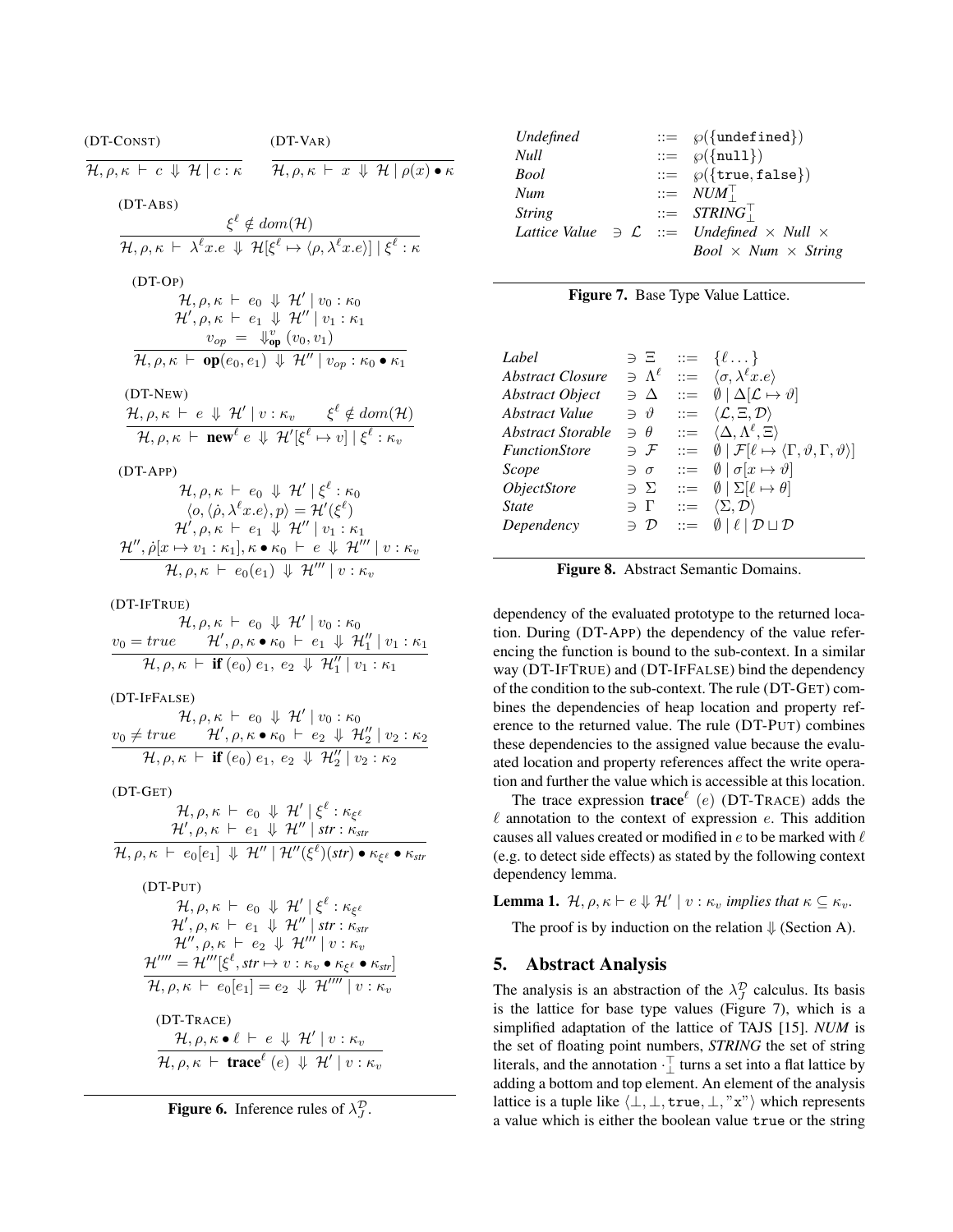"x". Further,  $\langle \perp, \perp, \perp, \perp \rangle$  represents all possible number values. The abstract semantic domains (Figure 8) are similar to the domains arising from the  $\lambda_J^{\mathcal{D}}$  calculus except that a set of marks  $\Xi$  abstracts a set of concrete locations  $\xi^{\ell}$  where  $\ell \in \Xi$ . An abstract value  $\vartheta = \langle \mathcal{L}, \Xi, \mathcal{D} \rangle$  is a triple of a lattice element  $\mathcal{L}$ , object marks  $\Xi$ , and dependency  $\mathcal{D}$ .

Hence, each abstract value represents a set of base type values and a set of objects. We write  $\mathcal{L}_{\vartheta}$  for the analysis lattice,  $\Xi_{\vartheta}$  for the marks, and  $\mathcal{D}_{\vartheta}$  for the dependency component of the abstract value  $\vartheta$ . Each abstract object is identified by the mark  $\ell$  corresponding to the **new**  $\ell$  expression creating the object. An abstract storable consists of an abstract object, a function closure, and a set of locations representing the prototype. Unlike before, the abstract object maps a lattice element to a value. This mechanism reduces the number of merge operations during the abstract analysis.

The abstract state is a pair  $\Gamma = \langle \Sigma, \mathcal{D} \rangle$  where  $\Sigma$  is the mapping from marks to abstract storables. We write  $\Sigma_{\Gamma}$  for the object store, and  $\mathcal{D}_{\Gamma}$  for the dependency in  $\Gamma$ .  $\Gamma(\Xi)$ provides a set of storables, denoted by Θ. The substitution of D in  $\Gamma$  written  $\Gamma[\mathcal{D} \mapsto \mathcal{D}'] \equiv \langle \Sigma_{\Gamma}, \mathcal{D}' \rangle$  replaces the state dependency.

To handle recursive function calls we introduce a global function store  $\mathcal{F}$ , which maps a mark  $\ell$  to two pairs of state Γ and value  $\vartheta$ . Functions are also identified by marks  $\ell$ . The function store contains the merged result of the last evaluation for each function. The first pair  $\Gamma_{In}$ ,  $\vartheta_{In}$  represents the input state and input parameter of all heretofore taken function calls, the second one  $\Gamma_{Out}$ ,  $\vartheta_{Out}$  the output state and return value. For further use we write  $\mathcal{F}(\ell)_{In}$  to select the input, and  $\mathcal{F}(\ell)_{Out}$  for the output. The substitutions  $\mathcal{F}[\ell, In \mapsto \langle \Gamma, \vartheta \rangle]$  and  $\mathcal{F}[\ell, Out \mapsto \langle \Gamma, \vartheta \rangle]$  denotes the store update operation on input or output pairs.

Its inference is stated by the following lemma.

**Lemma 2** (Function Store).  $\forall \mathcal{F}, \Lambda^{\ell}, \Gamma, \vartheta : \textit{If } \langle \Gamma, \vartheta \rangle \subseteq$  $\mathcal{F}(\ell)_{In}$  and  $\Lambda^{\ell}=\langle\dot{\sigma},\lambda^{\ell}x.e\rangle$  then  $\Gamma,\dot{\sigma}[x\mapsto\vartheta]\;\vdash\; e\;\Downarrow\;\Gamma'\,|\,\vartheta'$  $and \langle \Gamma', \vartheta' \rangle \sqsubseteq \mathcal{F}(\ell)_{Out}.$ 

The proof is by induction on the derivation of  $\Gamma''[D \mapsto$  $\mathcal{D}_{\Gamma^{\prime\prime}}\sqcup\mathcal{D}_{0}]\ \vdash_{\text{APP}}^{\Theta}\ \Gamma^{\prime\prime}(\Xi_{0}), \vartheta_{1}\ \Downarrow\ \Gamma^{\prime\prime\prime}\mid \vartheta.$ 

The trace  $\ell$  expression registers the dependency from  $\ell$  on all values that pass through it.

The abstraction is defined as relation between  $v \in$ *Tainted Value* and  $\vartheta \in Abstract$  *Value.* 

Definition 3 (Abstraction). *The abstraction* α : *Tainted Value* → *Abstract Value is defined as:*

$$
\alpha(v:\kappa) \ ::= \ \begin{cases} \langle \bot, \{\ell\}, \{\ell | \ell \in \kappa\} \rangle & v = \xi^{\ell} \\ \langle c, \emptyset, \{\ell | \ell \in \kappa\} \rangle & v = c \end{cases} \tag{3}
$$

Definition 4 (Abstract Operation). *The abstract operation*  $\Downarrow_{op}^{\vartheta}$  *is defined in terms of the concrete operation*  $\Downarrow_{op}^{\upsilon}$  *as* 

$$
\begin{array}{l}\n(A\text{-}\text{PROGRAM}) \\
\Gamma_{\perp}, \sigma_{\perp} \vdash e \Downarrow \Gamma \mid \vartheta \\
\quad \frac{\vdash^{\mathcal{R},\mathcal{Q}}}{\text{P}} \langle \mathcal{F}_{\perp}, \Gamma_{\perp}, \vartheta_{\perp} \rangle, \langle \mathcal{F}, \Gamma, \vartheta \rangle, e \Downarrow \Gamma' \mid \vartheta' \\
\quad \vdash e \Downarrow \Gamma' \mid \vartheta'\n\end{array}
$$

| (P-ITERATION-NOTEQUALS)                                                                                                                                                                                            |                                                                                                  |
|--------------------------------------------------------------------------------------------------------------------------------------------------------------------------------------------------------------------|--------------------------------------------------------------------------------------------------|
| $\Gamma_{\perp}, \sigma_{\perp} \vdash e \Downarrow \Gamma' \mid \vartheta'$<br>$\vdash_{\mathbf{p}}^{\mathcal{R},\mathcal{Q}} \mathcal{R}',\langle \mathcal{F},\Gamma',\vartheta'\rangle, e\Downarrow\mathcal{Q}$ | (P-ITERATION-EQUALS)                                                                             |
| $\vdash_{\mathbf{P}}^{\mathcal{R},\mathcal{Q}} \mathcal{R},\mathcal{R}',e \Downarrow \mathcal{Q}$                                                                                                                  | $\vdash_{\mathbf{P}}^{\mathcal{R},\mathcal{Q}} \mathcal{R},\mathcal{R},e \Downarrow \mathcal{R}$ |



$$
(APP-ITERATION)
$$
\n
$$
\Gamma \vdash^{\Lambda^{\ell}}_{APP} \Lambda^{\ell}, \vartheta \Downarrow \Gamma' \mid \vartheta'
$$
\n
$$
\Gamma' \vdash^{\Theta}_{APP} \Theta, \vartheta \Downarrow \Gamma'' \mid \vartheta''
$$
\n
$$
\overline{\Gamma} \vdash^{\Theta}_{APP} \langle \Delta, \Lambda^{\ell}, \Xi \rangle; \Theta, \vartheta \Downarrow \Gamma'' \mid \vartheta' \sqcup \vartheta''
$$
\n
$$
(APP-ITERATION-EMPTY)
$$
\n
$$
\overline{\Gamma} \vdash^{\Theta}_{APP} \emptyset, \vartheta \Downarrow \Gamma \mid \vartheta_{\perp}
$$
\n
$$
(APP-STORE-SUBSET)
$$
\n
$$
\langle \Gamma, \vartheta \rangle \sqsubseteq \mathcal{F}(\ell)_{In} \qquad \langle \Gamma', \vartheta' \rangle = \mathcal{F}(\ell)_{Out}
$$
\n
$$
\overline{\Gamma} \vdash^{\Lambda^{\ell}}_{APP} \Lambda^{\ell}, \vartheta \Downarrow \Gamma' \mid \vartheta'
$$

$$
\begin{array}{ll}\n\text{(APP-STORE-NONSUBSET)} \\
\langle \Gamma, \vartheta \rangle \not\sqsubseteq \mathcal{F}(\ell)_{In} & \langle \dot{\sigma}, \lambda^{\ell} x.e \rangle = \Lambda^{\ell} \\
\langle \bar{\Gamma}, \bar{\vartheta} \rangle = \mathcal{F}(\ell)_{In} \sqcup \langle \Gamma, \vartheta \rangle & \mathcal{F}[\ell, In \mapsto \langle \bar{\Gamma}, \bar{\vartheta} \rangle] \\
\bar{\Gamma}, \dot{\sigma}[x \mapsto \bar{\vartheta}] \ \vdash \ e \ \Downarrow \ \bar{\Gamma}' \mid \bar{\vartheta}' & \mathcal{F}[\ell, Out \mapsto \langle \bar{\Gamma}', \bar{\vartheta}' \rangle] \\
\Gamma \vdash^{\Lambda^{\ell}}_{\mathrm{APP}} \ \Lambda^{\ell}, \vartheta \ \Downarrow \ \bar{\Gamma}' \mid \bar{\vartheta}'\n\end{array}
$$

#### Figure 11. Inference rules for function application.

*usual:*

$$
\bigcup_{\mathbf{op}}^{\mathcal{Y}} (\vartheta_0, \vartheta_1) ::=
$$
\n
$$
\bigcup \{ \downarrow_{\mathbf{op}}^v (v_0, v_1) \mid v_0 \in \vartheta_0, v_1 \in \vartheta_1 \}
$$
\n(4)

*This definition implies that:*

$$
\psi_{op}^v (v_0, v_1) = v_{op} \to \n\psi_{op}^{\phi} (\alpha(v_0), \alpha(v_1)) \supseteq \alpha(v_{op})
$$
\n(5)

Figures 9, 10, 11, 12, and 13 show the inference rules for the big-step evaluation judgment of the abstract semantics. It has the form  $\Gamma, \sigma \vdash e \Downarrow \Gamma' \mid \vartheta$ . State  $\Gamma$  and scope  $\sigma$ analyze expression e and result in state  $\Gamma'$  and value  $\vartheta$ . We use notations similar to Figure 5.

The global program rule (A-PROGRAM) (Figure 9) relies on two auxiliary rules to repeatedly evaluate the program until the analysis state, an element of *Analysis Lattice* consisting of  $\mathcal{F}$ ,  $\Gamma$  and  $\vartheta$ , becomes stable. In the figure,  $\mathcal{R}, \mathcal{Q}$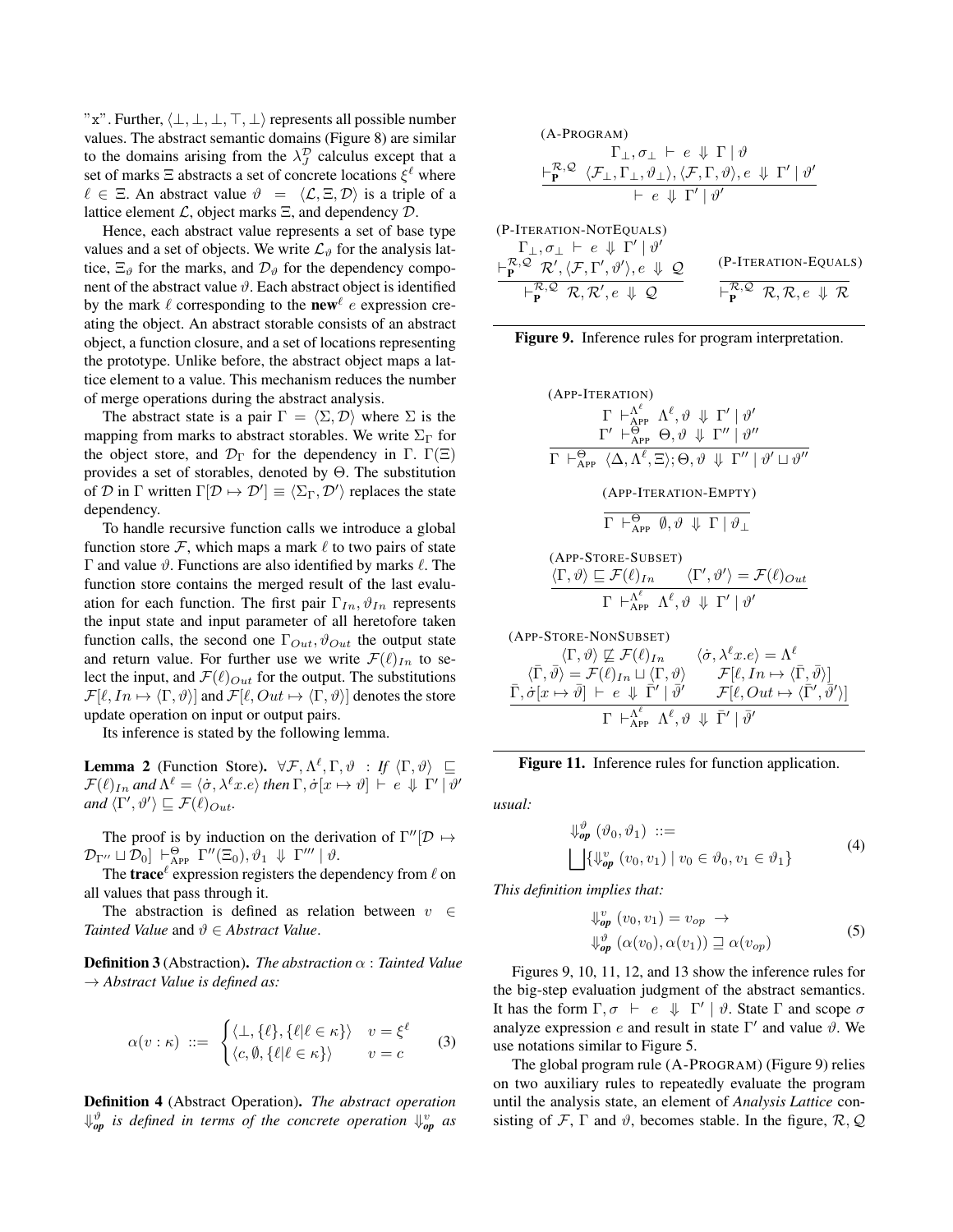(A-OOST)  
\n(A-VAR)  
\n
$$
\frac{A-VAR}{\Gamma, \sigma + c + \frac{1}{2}\Gamma \left(c, \theta, \mathcal{D}_T\right)}
$$
\n(A-VAR)  
\n
$$
\frac{C}{\Gamma, \sigma + c + \frac{1}{2}\Gamma \left(c, \theta, \mathcal{D}_T\right)}
$$
\n(A-VAR)  
\n
$$
\frac{C}{\Gamma, \sigma + c + \frac{1}{2}\Gamma \left(c, \theta, \mathcal{D}_T\right)}
$$
\n(A-VAR)  
\n
$$
\frac{C}{\Gamma, \sigma + c + \frac{1}{2}\Gamma \left(c, \theta, \mathcal{D}_T\right)
$$
\n(A-VERV-ENISTING)  
\n(A-VERV-NONEXISTING)  
\n
$$
\frac{C}{\Gamma, \sigma + c + \frac{1}{2}\Gamma \left(c, \theta, \mathcal{D}_T\right)}
$$
\n(A-VERV-EXISTING)  
\n(A-VERV-NONEXISTING)  
\n
$$
\frac{C}{\Gamma, \sigma + c + \frac{1}{2}\Gamma \left(c, \theta, \mathcal{D}_T\right)}
$$
\n(A-VERV-EXISTING)  
\n
$$
\frac{C}{\Gamma, \sigma + c + \frac{1}{2}\Gamma \left(c, \theta, \mathcal{D}_T\right)}
$$
\n(A-VERV-NOH) 
$$
\frac{C}{\Gamma, \sigma + c + \frac{1}{2}\Gamma \left(c, \theta, \mathcal{D}_T\right)}
$$
\n(A-VERV-NOH) 
$$
\frac{C}{\Gamma, \sigma + c + \frac{1}{2}\Gamma \left(c, \theta, \mathcal{D}_T\right)}
$$
\n(A-VERV) 
$$
\frac{C}{\Gamma, \sigma + c + \frac{1}{2}\Gamma \left(c, \theta, \mathcal{D}_T\right)}
$$
\n(A-VERV)  
\n
$$
\frac{C}{\Gamma, \sigma + c + \frac{1}{2}\Gamma \left(c, \theta, \mathcal{D}_T\right)}
$$
\n(A-VERV)  
\n
$$
\frac{C}{\Gamma, \sigma + c + \frac{1}{2}\Gamma \left(c, \theta, \mathcal{D}_T\right)}
$$
\n(A-VERV)  
\n
$$
\frac{C}{\Gamma, \sigma + c + \frac{1}{2}\Gamma \left(c, \theta, \mathcal{D}_T\right)}
$$
\n(A-VERV)  
\n
$$
\frac{C}{\Gamma,
$$

Figure 10. Inference rules for abstract interpretation.

range over *Analysis Lattice* and write  $\mathcal{F}_\perp$ ,  $\Gamma_\perp$  and  $\sigma_\perp$  for the empty instances of the components.

In Figure 10, the rules for constants (A-CONST) and variables (A-VAR) work similarly as in  $\lambda_j^{\mathcal{D}}$ .

The object and function creation rules are also omitted. They check if an object or function, referenced by  $\ell$ , already exists. In this case the object or function creation has to merge the prototypes or scopes.

The rule (A-OP) is also standard. As in  $\lambda_J^{\mathcal{D}}$  the **trace**<sup> $\ell$ </sup> expression (A-TRACE) assigns mark  $\ell$  to the sub-state. The rules for the conditional (A-IF), (A-IFTRUE), and (A-IFFALSE) have to handle the case that it is not possible to distinguish between  $true$  and  $false$ . In this case both branches have to be evaluated and the results merged.

Similar problems arise in function application, property reference, and property assignment. Each value can refer to a set of objects including a set of prototypes. Therefore each referenced function has to be evaluated (A-APP) and a property has to be read from (A-GET) or written to (A-PUT) all objects. Results have to be merged. The auxiliary rules are shown in figure 11, 12, and 13.

The rules (APP-ITERATION) and (APP-ITERATION-EMPTY) iterate over all referenced functions. Function application relies on the function store  $F$ . Before evaluating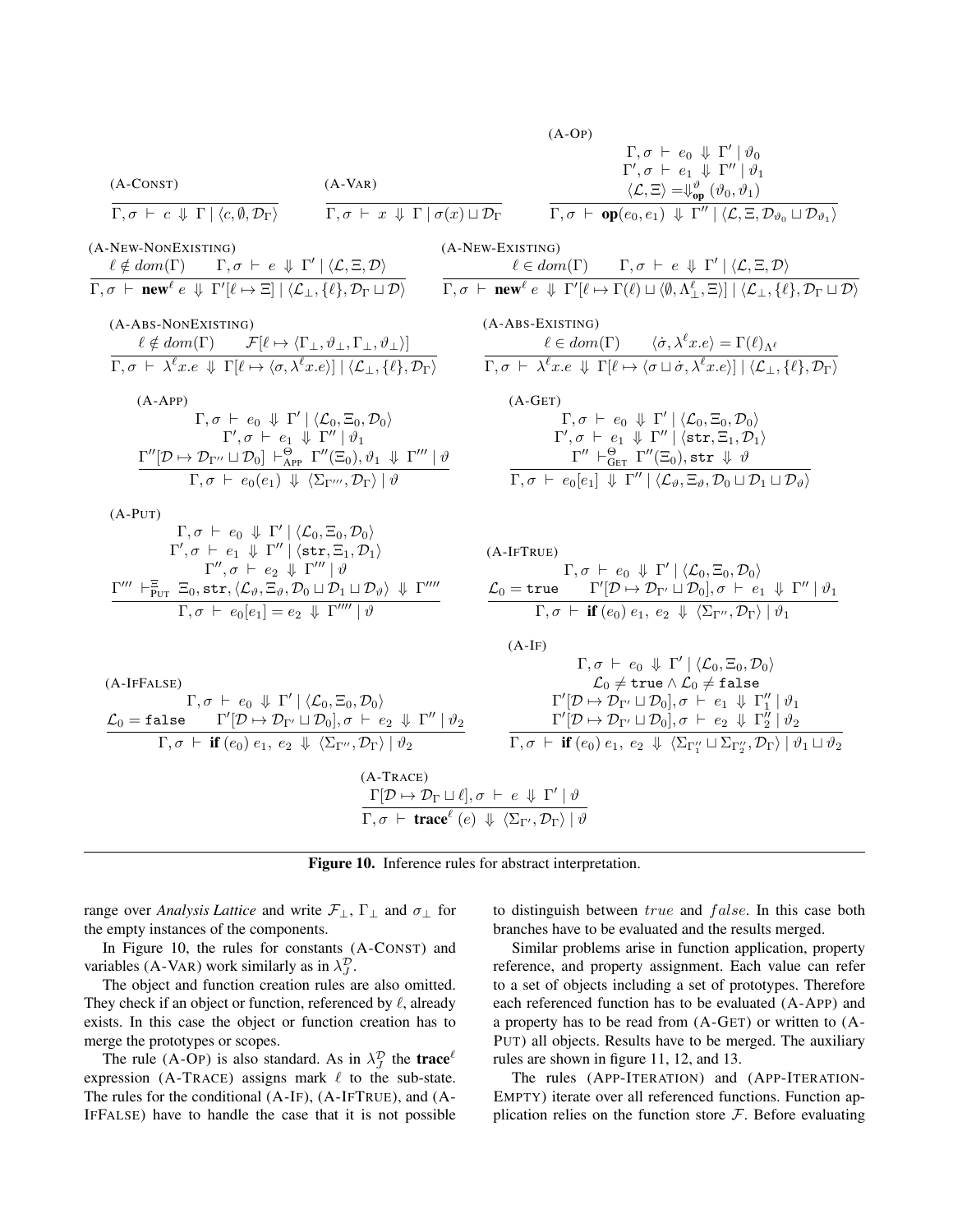| (GET-ITERATION)                                                                                                                                                                                                                                                                                           |
|-----------------------------------------------------------------------------------------------------------------------------------------------------------------------------------------------------------------------------------------------------------------------------------------------------------|
|                                                                                                                                                                                                                                                                                                           |
|                                                                                                                                                                                                                                                                                                           |
| $\begin{array}{c} \Gamma \ \vdash_{\text{GET}}^{\Delta} \Delta, \mathcal{L} \ \Downarrow \ \vartheta \\ \Gamma \ \vdash_{\text{GET}}^{\Theta} \ \Theta, \mathcal{L} \ \Downarrow \ \vartheta' \\ \Gamma \ \vdash_{\text{GET}}^{\Theta} \ \Gamma(\Xi), \mathcal{L} \ \Downarrow \ \vartheta'' \end{array}$ |
|                                                                                                                                                                                                                                                                                                           |
| $\Gamma \vdash_{\mathsf{GET}}^{\Theta} \langle \Delta, \overline{\Lambda^{\ell}, \Xi} \rangle; \Theta, \mathcal{L} \Downarrow \vartheta \sqcup \vartheta' \sqcup \vartheta''$                                                                                                                             |
|                                                                                                                                                                                                                                                                                                           |
| (GET-ITERATION-EMPTY)                                                                                                                                                                                                                                                                                     |
| $\overline{\Gamma \vdash_{\mathsf{GFT}}^{\Theta} \emptyset, \mathcal{L} \Downarrow \vartheta_{\perp}}$                                                                                                                                                                                                    |
|                                                                                                                                                                                                                                                                                                           |
| (GET-INTERSECTION)                                                                                                                                                                                                                                                                                        |
| $\mathcal{L} \sqcap \mathcal{L}_i \neq \perp$                                                                                                                                                                                                                                                             |
|                                                                                                                                                                                                                                                                                                           |
| $\Gamma \ \vdash^\Theta_{\mathsf{GET}} \ \Delta, \mathcal{L} \ \Downarrow \ \vartheta'$                                                                                                                                                                                                                   |
| $\overline{\Gamma \ \vdash_{\text{GET}}^{\Delta} \ (\mathcal{L}_i : \vartheta_i); \Delta, \mathcal{L} \ \Downarrow \ \vartheta_i \sqcup \vartheta' }$                                                                                                                                                     |
| (GET-NONINTERSECTION)                                                                                                                                                                                                                                                                                     |
| $\mathcal{L} \sqcap \mathcal{L}_i = \perp$                                                                                                                                                                                                                                                                |
| $\Gamma \vdash^{\Theta}_{\text{GET}} \Delta, \mathcal{L} \Downarrow \vartheta'$                                                                                                                                                                                                                           |
| $\Gamma \vdash_{\mathbf{GET}}^{\overline{\Delta}} (\overline{\mathcal{L}_i} : \vartheta_i); \Delta, \mathcal{L} \Downarrow \vartheta'$                                                                                                                                                                    |
|                                                                                                                                                                                                                                                                                                           |
| (GET-EMPTY)                                                                                                                                                                                                                                                                                               |
| $\Gamma \vdash^{\Delta}_{\text{GET}} \emptyset, \mathcal{L} \Downarrow \langle \langle \top, \bot, \bot, \bot, \bot \rangle, \emptyset, \emptyset \rangle$                                                                                                                                                |

Figure 12. Inference rules for property reference.

| (PUT-ITERATION)                                                                                                                                                                                                                                                          |                                                                                                                 |
|--------------------------------------------------------------------------------------------------------------------------------------------------------------------------------------------------------------------------------------------------------------------------|-----------------------------------------------------------------------------------------------------------------|
| $\Gamma \vdash_{\text{PUT}}^{\ell} \ell, \mathcal{L}, \vartheta \Downarrow \Gamma'$<br>$\Gamma' \vdash_{\text{PUT}}^{\Xi''} \Xi, \mathcal{L}, \vartheta \Downarrow \Gamma''$<br>$\Gamma \vdash_{\text{PUT}}^{\Xi} \ell; \Xi, \mathcal{L}, \vartheta \Downarrow \Gamma''$ | (PUT-ITERATION-EMPTY)<br>$\Gamma \vdash^{\Xi}_{\text{PUT}} \emptyset, \mathcal{L}, \vartheta \Downarrow \Gamma$ |
| (PUT-ASSIGNMENT-INDOM)                                                                                                                                                                                                                                                   |                                                                                                                 |
| $\mathcal{L} \in dom(\Gamma(\ell))$<br>$\Gamma \vdash_{\text{PUT}}^{\ell} \ell, \mathcal{L}, \vartheta \Downarrow \Gamma[\ell, \mathcal{L} \mapsto \Gamma(\ell)(\mathcal{L}) \sqcup \vartheta]$                                                                          |                                                                                                                 |
|                                                                                                                                                                                                                                                                          |                                                                                                                 |
| (PUT-ASSIGNMENT-NOTINDOM)<br>$\mathcal{L} \notin dom(\Gamma(\ell))$                                                                                                                                                                                                      |                                                                                                                 |
| $\overline{\Gamma} \vdash^{\ell}_{\text{Pitt}} \ell, \mathcal{L}, \vartheta \Downarrow \Gamma[\ell, \mathcal{L} \mapsto \vartheta]$                                                                                                                                      |                                                                                                                 |

Figure 13. Inference rules for property assignment.

the function body, the analyzer checks if the input, consisting of  $\Gamma$  and parameter  $\vartheta$ , is already subsumed by the stored input. In that case (APP-STORE-SUBSET), the stored result, consisting of output state  $\Gamma$  and return value  $\vartheta$ , is used. Otherwise the function body is evaluated (APP-STORE-NONSUBSET) and the store is updated with the result.

For read and write operations the rules (GET-ITERATION), (GET-ITERATION-EMPTY), (PUT-ITERATION) and (PUT-ITERATION-EMPTY) iterate in a similar way over all references. An abstract object maps a lattice element to a value

in case a reference is not a singleton value. All entries having an intersection with the reference are affected by the read operation. The prototype-set has to be involved. (GET-INTERSECTION), (GET-NONINTERSECTION) and (GET-EMPTY) shows its inference. Before writing a property, the analyser checks if the property already exists. In this case (PUT-ASSIGNMENT-INDOM), the values get merged. Otherwise (PUT-ASSIGNMENT-NOTINDOM) the value gets assigned. The actual implementation uses a more refined lattice to improve precision.

The abstract interpretation over-approximates the dependencies. The merging of results in (A-IF), (A-APP), (A-GET), and (A-PUT) may cause false positives. While some marked values may be independent from the mark's source, unmarked values are guaranteed to be independent.

# 6. Applying the Analysis

This section reconsiders the examples Sensitive Data (Section 2.2) and Foreign Code (Section 2.3) from the introduction from an abstract analysis point of view.

#### 6.1 Application: Sensitive Data

Given the newly created mark  $\ell_1$ , the function userHandler is initially called with  $\langle \perp, \perp, \perp, \perp, \text{uid1}\rangle, \emptyset, \ell_1 \rangle$ . If the result of calling Cookie. isset can be determined to be false, then the dependencies associated with false ( $\ell_1$  and  $\ell_c$  — resulting from the cookie interface) are bound to the conditional's context.

The Ajax request cannot be evaluated. So, response in onSuccess is a value containing the location of an unspecified object like  $\emptyset[\langle \bot, \bot, \bot, \bot, \top \rangle \mapsto \langle \langle \bot, \bot, \bot, \bot, \top \rangle, \emptyset, \ell_a \rangle]$ augmented with  $\ell_a$ . In this case, all further calls to onSuccess are already covered by the first input.

By calling the userHandler with "uid2" a new mark  $\ell_2$  is introduced. This call is not covered by the first one so that the function is reanalyzed with the merged value  $\langle \perp, \perp, \perp, \perp \rangle$ , *String*),  $\emptyset$ ,  $\{\ell_1, \ell_2\}$ . After the analysis has stabilized, namely also depends on  $\ell_2$ .

The example illustrates that merging functions can result in conservative results. The implementation has a more refined function store which is indexed by a pair of scope  $\sigma$ and source location  $\ell$  to prevent such inaccuracies.

#### 6.2 Application: Foreign Code

The trace expression in line 1 (Section2.3) marks the subcontext for creating the foreach function. The resulting location that points to the function is augmented with this mark. By calling loadForeigenCode the mark is bound to the callees context and finally to the value referencing the foreach function.

By iterating over the array elements (line 11) the dependency annotation is forwarded to the value occurring in result .

Unlike many other security analyses, the objects Array and Array. prototype do not receive marks. If the analysis can determine the updated property exactly, as is the case with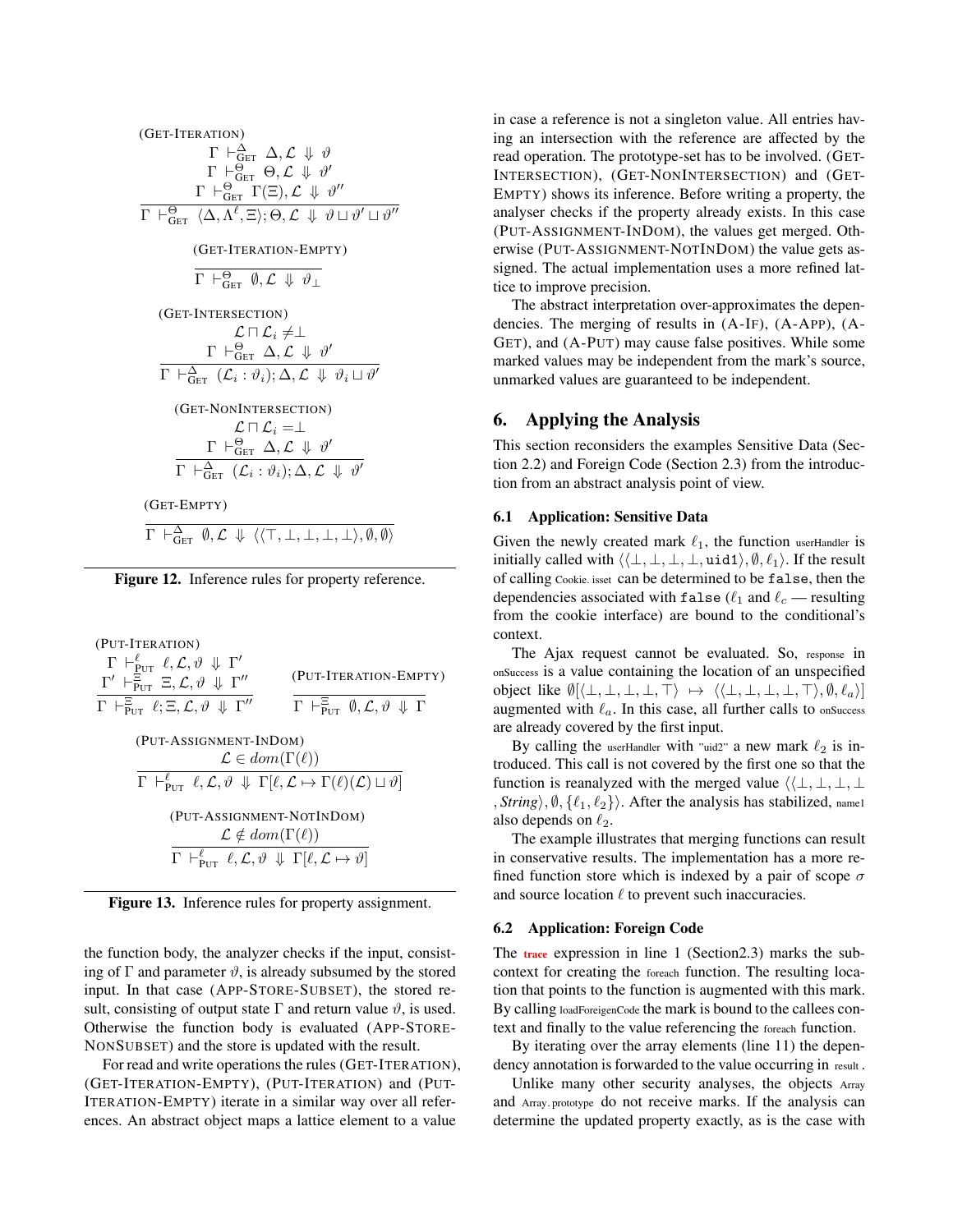$e$  ::= ... | trace<sup> $\ell, A$ </sup> $(e, c)$  | untrace<sup> $(A \rightarrow A')$ </sup> $(e, c)$ 

**Figure 14.** Extended syntax of  $\lambda_j^A$ .

(DT-Trace-CLASSIFIED)  
\n
$$
\mathcal{H}, \rho, \kappa \bullet \ell^c \vdash e \Downarrow \mathcal{H}' \mid v : \kappa_v
$$
  
\n $\mathcal{H}, \rho, \kappa \vdash \textbf{trace}^{\ell, \mathcal{A}}(e, c) \Downarrow \mathcal{H}' \mid v : \kappa_v$ 

(DT-UNTRACE)

 $\mathcal{H}, \rho, \kappa \ \vdash \ e \ \Downarrow \ \mathcal{H}' \ \vert \ v : \kappa_v \qquad \kappa' = \kappa_v[\ell^{\mathcal{A}, c} \mapsto \ell^{\mathcal{A}', c}]$  $\overline{\mathcal{H}, \rho, \kappa \vdash$  untrace $^{(\mathcal{A} \hookrightarrow \mathcal{A}')}$   $(e, c) \Downarrow \mathcal{H}' \mid v : \kappa'$ 



$$
\frac{\Gamma[\mathcal{D}\mapsto \mathcal{D}_{\Gamma}\sqcup \ell^{\mathcal{A},c}], \sigma \vdash e \Downarrow \Gamma' \mid \vartheta}{\Gamma, \sigma \vdash \textbf{trace}^{\ell,\mathcal{A}}(e, c) \Downarrow \langle \Sigma_{\Gamma'}, \mathcal{D}_{\Gamma} \rangle \mid \vartheta}
$$

(A-UNTRACE)

 $\Gamma, \sigma \ \vdash \ e \ \Downarrow \ \Gamma' \ \vert \ \vartheta \qquad \mathcal{D}'_{\vartheta} = \mathcal{D}_{\vartheta}[\ell^{\mathcal{A},c} \mapsto \ell^{\mathcal{A}',c}]$  $\Gamma, \sigma \ \vdash \ \textbf{untrace}^{(\mathcal{A} \leftrightarrow \mathcal{A}')} \ (e, \ c) \ \Downarrow \ \langle \Sigma_{\Gamma'}, \mathcal{D}_{\Gamma} \rangle \ | \ \langle \mathcal{L}_{\vartheta}, \Xi_{\vartheta}, \mathcal{D}_{\vartheta}' \rangle$ 



foreach, then no other properties can be affected by the update (expect the length). Such an abstract update occurs if the property name is independent from the input. Otherwise, the update happens on a approximated set of property names, all of which are marked by this update.

### 6.3 Further sample applications

We also applied our analysis to real-world examples like the *JavaScript Cookie Library with jQuery bindings and JSON* support<sup>1</sup> (version 2.2.0) and the  $Rye^2$  library (version 0.1.0), a JavaScript library for DOM manipulation.

These libraries were augmented by wrapping several functions and objects using the trace function. The analysis successfully tracks the flow of the thus marked values, which pop up in the expected places.

# 7. Dependency Classification

To cater for dependency classification, the accompanying formal framework  $\lambda_J^{\mathcal{A}}$  extends  $\lambda_J^{\mathcal{D}}$  (Figure 14). In  $\lambda_J^{\mathcal{A}}$  marks are classified according to a finite set of modes. They are further augmented by an identifier that can be referred to in the

<sup>2</sup> http://ryejs.com/

trace and untrace expressions. The operator  $trace^{\ell,A}$  generates a mark in mode  $A$  and the untrace operator changes the mode of all ℓ-marks according to the sanitization method applied (this distinction is ignored in the example). In the calculus, this change is expressed by the **untrace**  $(A \rightarrow A')$  expression, where  $A$  ranges over an unspecified set of modes.

Marks  $\kappa ::= \ldots \mid \ell^{\mathcal{A}, c}$  are extended by an new marktype, a location classified with a class  $A$  and identifier  $c$ .

The mark propagation is like in Section 4 (see Figure 15). Rule (DT-TRACE-CLASSIFIED) augments the sub-context with the new classified mark. (DT-UNTRACE) substitutes location  $\ell^{\mathcal{A},c}$  by a declassified location  $\ell^{\mathcal{A}',c}$ .

In the analysis,  $\tau ::= \ell \mid \ell^{\mathcal{A},c}$  replaces  $\ell$  in  $\mathcal{D}$ . Rule (A-TRACE-CLASSIFIED) (Figure 16) generates new dependencies and (A-UNTRACE) substitutes  $A$  by  $A'$  in all locations  $\ell$  labeled with  $c$ .

# 8. Technical Results

To prove the soundness of our abstract analysis we show termination insensitive noninterference. The required steps are proving noninterference for the  $\lambda_J^{\mathcal{D}}$  calculus, showing that the abstract analysis provides a correct abstraction of the  $\lambda_J^{\mathcal{D}}$  calculus, and that the abstract analysis terminates.

## 8.1 Noninterference

Proving noninterference requires relating different substitution instances of the same expression. As they may evaluate differently, we need to be able to cater for differences in the heap, for example, with respect to locations.

**Definition 5.** A renaming  $\flat ::= \emptyset \mid \flat[\xi^{\ell} \mapsto \xi^{\ell\ell}]$  is a partial *mapping on locations where* ♭(ξ ℓ ) *carries the same mark* ℓ  $as \xi^{\ell}$ .

*It extends to values by*  $\flat(c) = c$ *.* 

In the upcoming definitions, the dependency annotation  $\kappa$ contains the marks created by the selected **trace** expression, the body of which may be substituted.

Further, we introduce equivalence relations for each element affected by the  $\ell$  substitution.

**Definition 6.** *Two marked values are*  $\flat$ ,  $\kappa$ *-equivalent*  $v_0$ :  $\kappa_0 \equiv_{\flat,\kappa} v_1 : \kappa_1$  *if they are equal as long as their marks are disjoint from* κ*.*

$$
\kappa \cap \kappa_0 = \emptyset \ \land \ \kappa \cap \kappa_1 = \emptyset \ \Rightarrow \ b(v_0) = v_1 \tag{6}
$$

**Definition 7.** *Two environments*  $\rho_0$ ,  $\rho_1$  *are*  $\flat$ ,  $\kappa$ *-equivalent*  $\rho_0 \equiv_{\flat,\kappa} \rho_1$  *if*  $R := dom(\rho_0) = dom(\rho_1)$  *and they contain equivalent values.*

$$
\forall x \in R : \rho_0(x) \equiv_{\flat,\kappa} \rho_1(x) \tag{7}
$$

**Definition 8.** *Two expressions*  $e_0, e_1$  *are*  $\flat$ ,  $\kappa$ *-equivalent*  $e_0 \equiv_{\flat,\kappa} e_1$  *iff they only differ in the argument of trace<sup>* $\ell$ *</sup>(e') subexpressions with*  $\ell \in \kappa$ *.* 

$$
\begin{aligned} \kappa &= \{\ell_0, \dots, \ell_n\} \Rightarrow \\ \exists e'_0 \dots \exists e'_n : e_0 &= e_1[\ell_0 \mapsto e'_0] \dots [\ell_n \mapsto e'_n] \end{aligned} \tag{8}
$$

<sup>1</sup> http://code.google.com/p/cookies/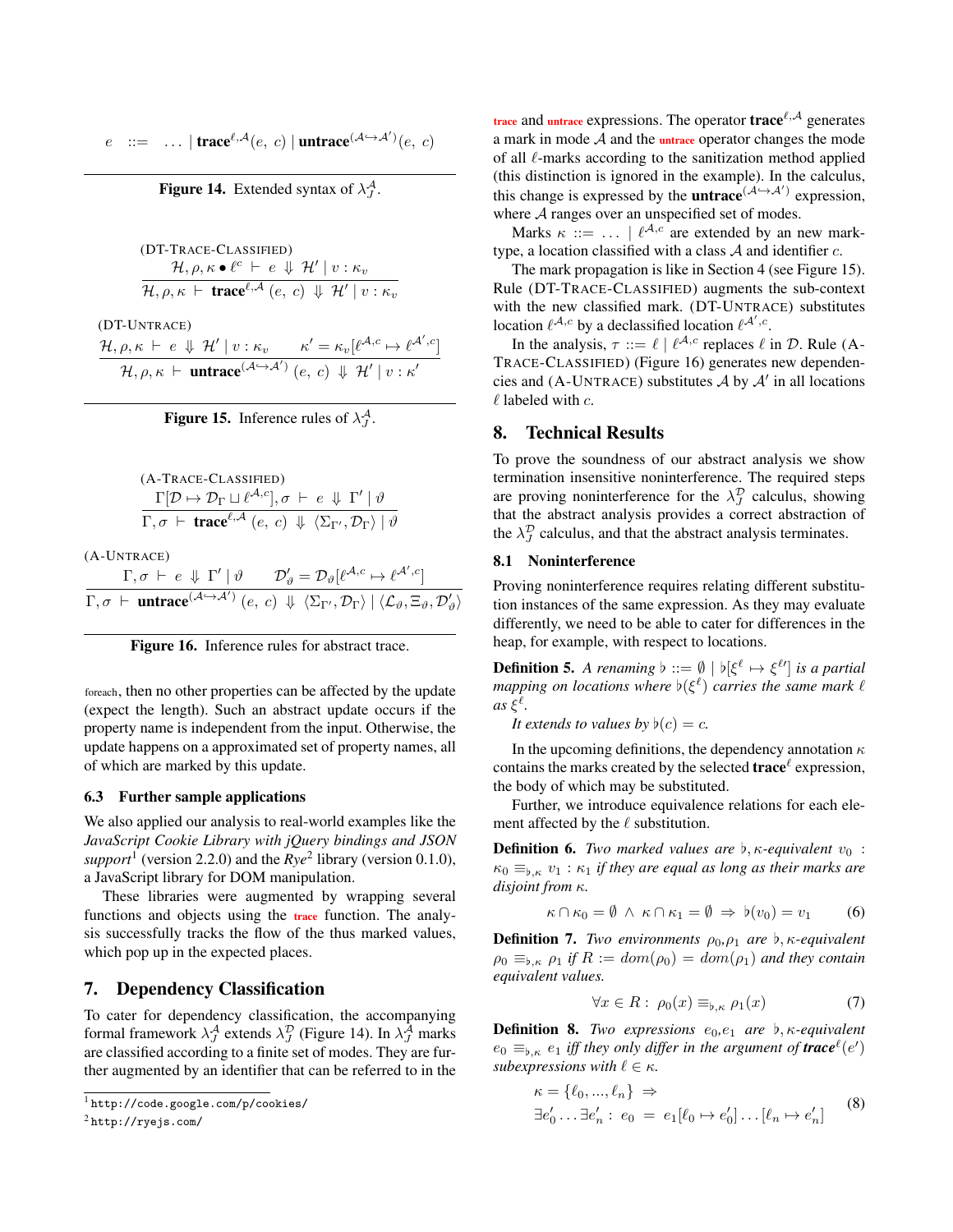**Definition 9.** *Two storables*  $s_0, s_1$  *are*  $\flat$ ,  $\kappa$ *-equivalent* 

 $\langle o_0, \langle \rho_0, \lambda \ell x. e_0 \rangle, p_0 \rangle \equiv_{\flat,\kappa} \langle o_1, \langle \rho_1, \lambda \ell x. e_1 \rangle, p_1 \rangle$  if  $S :=$  $dom(o_0) = dom(o_1)$  *and they only differ in values*  $c : \kappa_c$ *with any intersection with* κ*.*

$$
\forall str \in S: \ o_0(str) \equiv_{\flat,\kappa} o_1(str) \tag{9}
$$

$$
\rho_0 \equiv_{\flat,\kappa} \rho_1 \wedge \lambda^{\ell} x.e_0 \equiv_{\flat,\kappa} \lambda^{\ell} x.e_1 \tag{10}
$$

$$
\flat(p_0) = p_1 \tag{11}
$$

**Definition 10.** *Two heaps*  $\mathcal{H}_0$ ,  $\mathcal{H}_1$  *are*  $\flat$ ,  $\kappa$ *-equivalent*  $\mathcal{H}_0 \equiv_{\flat,\kappa}$  $\mathcal{H}_1$  *if they only differ in values*  $x : \kappa_x$  *with any intersection with* κ *or in one-sided locations.*

$$
\forall \xi^{\ell} \in dom(\mathfrak{b}): \mathcal{H}_0(\xi^{\ell}) \equiv_{\mathfrak{b}, \kappa} \mathcal{H}_1(\mathfrak{b}(\xi^{\ell})) \qquad (12)
$$

Now, the noninterference theorem can be stated as follows.

**Theorem 1.** *Suppose*  $\mathcal{H}, \rho, \kappa \vdash e \Downarrow \mathcal{H}' \mid v : \kappa_v$ . If  $\ell \notin \bar{\kappa}$ *and*  $\mathcal{H} \equiv_{b,\{\ell | \ell \notin \bar{\kappa}\}} \mathcal{H}$  *and*  $\rho \equiv_{b,\{\ell | \ell \notin \bar{\kappa}\}} \tilde{\rho}$  *then*  $\mathcal{H}, \tilde{\rho}, \kappa \vdash \bar{e} \Downarrow$  $\tilde{\mathcal{H}}' \mid \tilde{v} : \tilde{\kappa}_v$  with  $\bar{e} = e[\ell \mapsto \tilde{e}]$  and  $e \equiv_{\flat, \{\ell | \ell \notin \bar{\kappa}\}} \bar{e}$  and  $\mathcal{H}'\equiv_{\flat',\{\ell|\ell\notin\bar{\kappa}\}}\tilde{\mathcal{H}}'$  and  $v:\kappa_v\equiv_{\flat',\{\ell|\ell\notin\bar{\kappa}\}}\tilde{v}:\tilde{\kappa}_v,$  for some  $\flat'$ *extending* ♭*.*

The proof is by induction on the evaluation  $\Downarrow$  (Section B).

### 8.2 Correctness

The abstract analysis is a correct abstraction of the  $\lambda_J^{\mathcal{D}}$  calculus. To formalize correctness, we introduce a consistency relation that relates semantic domains of the concrete dependency tracking semantics of  $\lambda_J^{\mathcal{D}}$  with the abstract domains.

**Definition 11.** *The consistency relation*  $\prec$ *€ is defined by:* 

$$
\kappa \prec_{\mathcal{C}} \mathcal{D} \Leftrightarrow \kappa \subseteq \mathcal{D}
$$
\n
$$
c \prec_{\mathcal{C}} \mathcal{L} \Leftrightarrow c \in \mathcal{L}
$$
\n
$$
\xi^{\ell} \prec_{\mathcal{C}} \Xi \Leftrightarrow \ell \in \Xi
$$
\n
$$
v \prec_{\mathcal{C}} \vartheta \Leftrightarrow \begin{cases} \xi^{\ell} \prec_{\mathcal{C}} \Xi_{\vartheta}, & v = \xi^{\ell} \\ c \prec_{\mathcal{C}} \mathcal{L}_{\vartheta}, & v = c \end{cases}
$$
\n
$$
v : \kappa \prec_{\mathcal{C}} \vartheta \Leftrightarrow \kappa \prec_{\mathcal{C}} \mathcal{D}_{\vartheta} \wedge v \prec_{\mathcal{C}} \vartheta
$$
\n
$$
o \prec_{\mathcal{C}} \Delta \Leftrightarrow \forall str \in dom(o) : \exists \mathcal{L} \in dom(\Delta) : str \prec_{\mathcal{C}} \mathcal{L} \wedge o(str) \prec_{\mathcal{C}} \Delta(\mathcal{L}) \wedge \forall str \notin dom(o) : undefined \prec_{\mathcal{C}} \Delta(\mathcal{L})
$$
\n
$$
\varphi \prec_{\mathcal{C}} \sigma \Leftrightarrow \forall x \in dom(\rho) : x \in dom(\sigma)
$$
\n
$$
\wedge \rho(x) \prec_{\mathcal{C}} \sigma(x)
$$
\n
$$
f \prec_{\mathcal{C}} \Lambda^{\ell} \Leftrightarrow \langle \rho, \lambda^{\ell} x . e_f \rangle = f \wedge \langle \sigma, \lambda^{\ell} x . e_{\Lambda^{\ell}} \rangle = \Lambda^{\ell}
$$
\n
$$
s \prec_{\mathcal{C}} \theta \Leftrightarrow \langle o, f, p \rangle = s \wedge \langle \Delta, \Lambda^{\ell}, \Xi \rangle = \theta
$$
\n
$$
\rightarrow o \prec_{\mathcal{C}} \Delta \wedge f \prec_{\mathcal{C}} \Lambda^{\ell} \wedge p \prec_{\mathcal{C}} \Xi
$$
\n
$$
\mathcal{H} \prec_{\mathcal{C}} \Gamma \Leftrightarrow \forall \xi^{\ell} \in dom(\mathcal{H}) : \ell \in \Sigma_{\Gamma}
$$
\n
$$
\wedge \mathcal{H}(\xi^{\ell}) \prec_{\mathcal{C}}
$$

Showing adherence to the inference of  $\lambda_J^{\mathcal{D}}$  requires to proof that consistent heaps, environments, and values produce a consistent heap and value.

**Lemma 3** (Program).  $\forall e : \emptyset, \emptyset, \emptyset \vdash e \Downarrow \mathcal{H} \mid \omega$  and  $\vdash e \Downarrow \Gamma \mid \vartheta$  *implies that*  $\langle \mathcal{H}, \omega \rangle \prec_{\mathcal{C}} \langle \Gamma, \vartheta \rangle$ 

Given by theorem (2) and definition (11).

**Lemma 4** (Property Reference).  $\forall \mathcal{H}, \xi^{\ell}, str, \Gamma, \Xi, \mathcal{L} : \mathcal{H} \prec_{\mathcal{C}}$  $\Gamma$ ,  $\xi^{\ell} \prec_{\mathcal{C}} \Xi$ , str  $\prec_{\mathcal{C}} \mathcal{L}$ , and  $\vdash_{\mathsf{GET}}^{\Theta} \Gamma(\Xi)$ ,  $\mathcal{L} \Downarrow \vartheta$  *implies*  $\mathcal{H}(\xi^{\ell})(str) \prec_{\mathcal{C}} \vartheta$ 

The proof is by definition (11) and by induction on the derivation of  $\Gamma'' \vdash_{\mathsf{GET}}^{\Theta} \Gamma''(\Xi_0)$ , str  $\Downarrow \vartheta$ .

**Lemma 5** (Property Assignment).  $\forall \mathcal{H}, \xi^{\ell}, str, \omega, \Gamma, \Xi, \mathcal{L}, \vartheta$ :  $\mathcal{H} \prec_{\mathcal{C}} \Gamma, \ \xi^{\ell} \prec_{\mathcal{C}} \Xi, \ str \prec_{\mathcal{C}} \mathcal{L}, \ \omega \prec_{\mathcal{C}} \vartheta \ and \ \Gamma \vdash_{\text{PUT}}^{\Xi}$  $\Xi, \mathcal{L}, \vartheta \ \Downarrow \ \Gamma'$  implies  $\mathcal{H}[\xi^{\ell}, str \mapsto \omega] \prec_{\mathcal{C}} \Gamma'$ 

The proof is by definition (11) and by induction on the derivation of  $\Gamma''' \vdash_{\text{PUT}}^{\Xi} \Xi_0, \text{str}, \langle \mathcal{L}_{\vartheta}, \Xi_{\vartheta}, \mathcal{D}_0 \sqcup \mathcal{D}_1 \sqcup$  $\mathcal{D}_{\vartheta}\rangle \Downarrow \Gamma''''.$ 

The following correctness theorem relates the concrete semantics to the abstract semantics.

**Theorem 2.** *Suppose that*  $\mathcal{H}, \rho, \kappa \vdash e \Downarrow \mathcal{H}' \mid x$  *then*  $\forall \Gamma, \sigma$ *with*  $H \prec_C \Gamma$ ,  $\rho \prec_C \sigma$  *and*  $\kappa \prec_C \mathcal{D}_{\Gamma}$ :  $\Gamma, \sigma \vdash e \Downarrow \Gamma' \mid \vartheta$ *with*  $\mathcal{H}' \prec_{\mathcal{C}} \Gamma'$  *and*  $x \prec_{\mathcal{C}} \vartheta$ *.* 

The proof is by induction on the evaluation of  $e$  (Section C).

### 8.3 Termination

Finally, we want to guarantee termination of our analysis.

Theorem 3. *For each* Γ*,* σ*, and* e*, there exist* Γ ′ *and* ϑ *such that*  $\Gamma, \sigma \vdash e \Downarrow \Gamma' \mid \vartheta$ .

For the proof (Section D), we observe that all rules of the abstract system in Section 5 are monotone with respect to all their inputs. As the analysis lattice for  $\Gamma$  has finite height, all fixpoint computations in the abstract semantics terminate.

### 9. Implementation

The implementation extends  $TAJS<sup>3</sup>$ , the type analyzer for JavaScript. TAJS accepts standard JavaScript [14] .

The abstract interpretation of values and the analysis state are extended by a set of dependency annotations, according to the description in Section 5. As shown in Section 3.1 values can be marked by using the **trace** $\ell$  expression, which is implemented as a built-in function. A configuration file can be used to trace values produced by JavaScript standard operations or DOM functions. The DOM environment gets constructed during the initialization of TAJS and is available as as normal code would be. The functionality and the dependency propagation for these operations is hard coded.

The extended dependency set has no influence on the lattice structure and does not compromise the precision of the type analyzer. Some notes about the precision can be found in the original work of TAJS [15].

The functions **trace** and **untrace**  $(A \rightarrow A')$  have to be defined as identity functions before the instrumented code can run in a standard JavaScript engine.

<sup>3</sup> http://www.brics.dk/TAJS/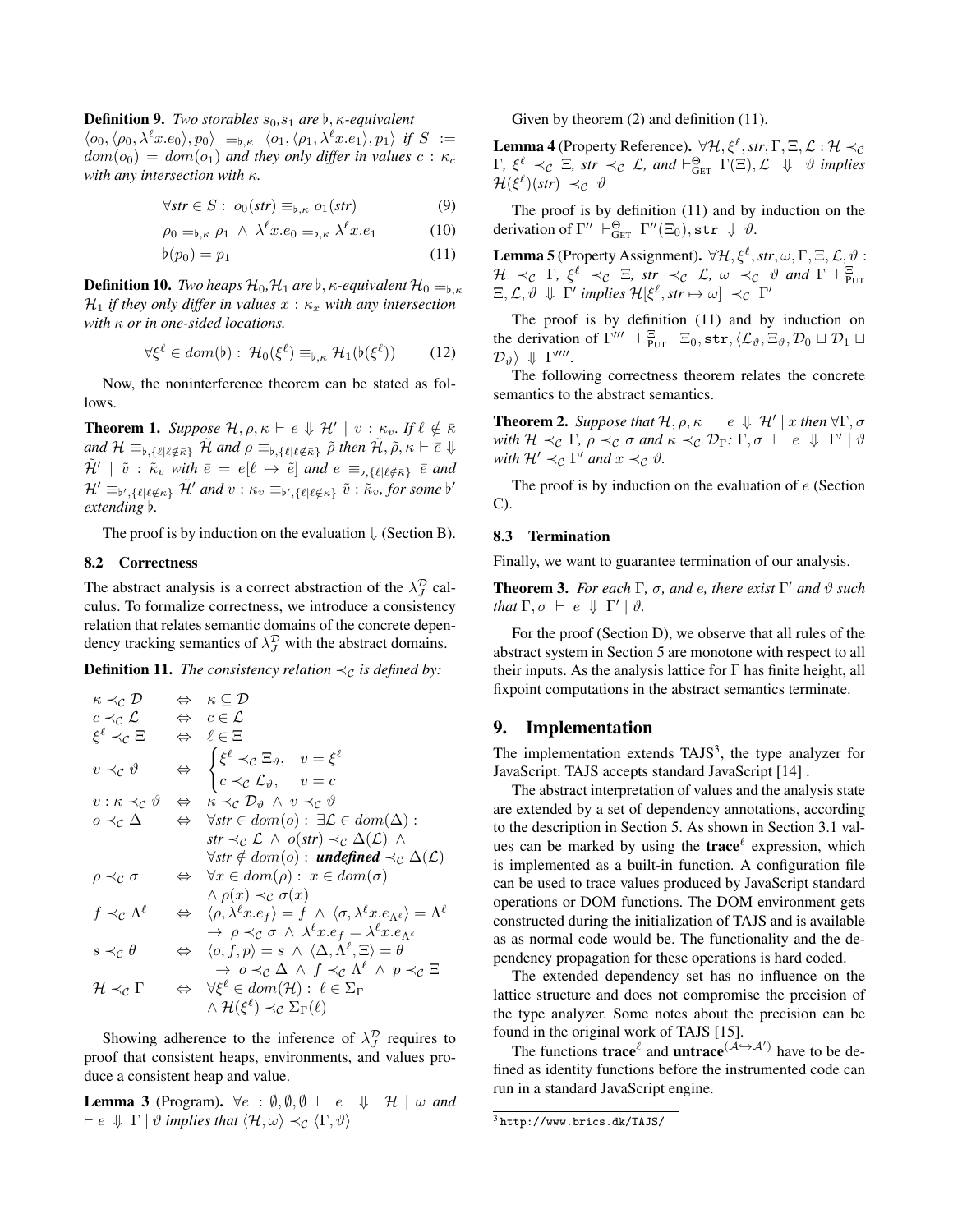| <b>Benchmark</b>          | <b>TAJS</b> | TbDA |
|---------------------------|-------------|------|
| Richards (539 lines)      | 1596        | 2890 |
| DeltaBlue (880 lines)     | 3471        | 4031 |
| Crypto (1689 lines)       | 3637        | 7527 |
| RegExp (4758 lines)       | 3710        | 4104 |
| Splay (394 lines)         | 1598        | 2521 |
| Navier Stokes (387 lines) | 2794        | 3118 |

Figure 17. Google V8 Benchmark Suite.

TAJS handles all language features like prototypes, iterations, and exceptions. The specification in Figure 10 simplifies the implementation in several respects. To support the conditional to properly account for indirect information flow, the control flow graph had to be extended with special dependency push and pop nodes to encapsulate sub-graphs and to add or remove state dependencies.

The type analyzer provides an over-approximation according to the principles described in Section 3. The analysis result shows the set of traced values and the set of values, which are potentially influenced by them.

There are several ways to use the analyzer. First, a value can be marked and its influence and usage can be determined. This feature can be used to prevent private data from illegal usage and theft. Second, the  $\mathbf{trace}^{\ell}$  function may be used to encapsulate foreign code. As a result of this encapsulation each value which is modified due to the foreign code is highlighted by the analysis. An inspection of the results can show breaches of integrity.

Our implementation is based on an early version of TAJS. The current TAJS version includes support for further language features including eval [16]. The dependency analysis can benefit from these extensions by merging it into the current development branch of TAJS.

# 9.1 Runtime Evaluation

We evaluated the performance impact of our extension by analyzing programs from the Google V8 Benchmark Suite<sup>4</sup>. The programs we selected range from about 400 to 5000 lines of code and perform tasks like an OS kernel simulation, constraint solving, or extraction of regular expressions. The tests were run on a MacBook Pro with 2 GHz Intel Core i7 processor with 8 GB memory.

Figure 17 shows the particular benchmarks together with the averaged time (in milliseconds) to run the analysis and to print the output. The TAJS column shows the timing of the original type analyzer without dependency extension. The TbDA column shows the timing of our extended version. The figures demonstrate that the dependency analysis leads to a slowdown between 12% and 106%. Two further benchmarks (*RayTrace* and *EarleyBoyer*) did not run to completion because of compatibility problems caused by the outdated version of TAJS underlying our implementation.

# 10. Related Work

Information flow analysis was pioneered by Denning's work [8, 9] which models different security levels as values in a lattice containing elements like *High* and *Low* and which suggests an analysis as an abstract interpretation of the propagation of these levels through the program. Zanioli and others [24] present a recent example of such an analysis with an emphasis on constructing an expressive analysis domain.

Many authors have taken up this approach and transposed it to type theoretic and logical settings [1, 3, 13, 21, 23].

In these systems, input value types are enhanced with security levels. Well-typed programs guarantee that no *High* value flows into a *Low* output and thus noninterference between high inputs and low outputs [10]. Similar to the soundness property of our dependency analysis changes on *High* inputs are unobservable in *Low* outputs. Dependencies are related to security types, but more flexible [2]. They can be analyzed before committing to a fixed security lattice.

Security aspects of JavaScript programs have received much attention. Different approaches focus on static or dynamic analysis techniques, e.g. [6, 12, 17], or attempt to make guarantees by reducing the functionality [20]. The analysis for dependencies is no security analysis per se, but the analysis results express information that is relevant for confidentiality and integrity concerns.

Dependency analysis can be seen as the static counterpart to data tainting (e.g., [7]). Tainting relies on augmenting the run-time representation of a value with information about its properties (like its confidentiality level). Users of the value first check at run time if that use is granted according to some security policy. Dynamic tainting approaches have been successfully used to address security attacks, including buffer overruns, format string attacks, SQL and command injections, and cross-site scripting. Tainting semantics are also used for automatic sanitizer placement [5, 19]. There are also uses in program understanding, software testing, and debugging. Tainting can also be augmented with static analysis to increase its effectiveness [22].

Dynamic languages like JavaScript have many peculiarities that make program analysis and the interpretation of its results challenging [4]. TAJS [15] and hence our analysis can handle almost all dynamic features of JavaScript.

#### 11. Conclusion

We have designed a type-based dependency analysis for JavaScript, proved its soundness and termination, and demonstrated that independence ensures noninterference. We have implemented the analysis as an extension of the open-source JavaScript analyzer TAJS. This approach ensures that our analysis can be applied to real-world JavaScript programs.

While a dependency analysis is not a security analysis, it can form the basis for investigating noninterference. This way, its results can be used to ensure confidentiality and integrity, as well as verify the correct placement of sanitizers.

<sup>4</sup> http://v8.googlecode.com/svn/data/benchmarks/v7/run.html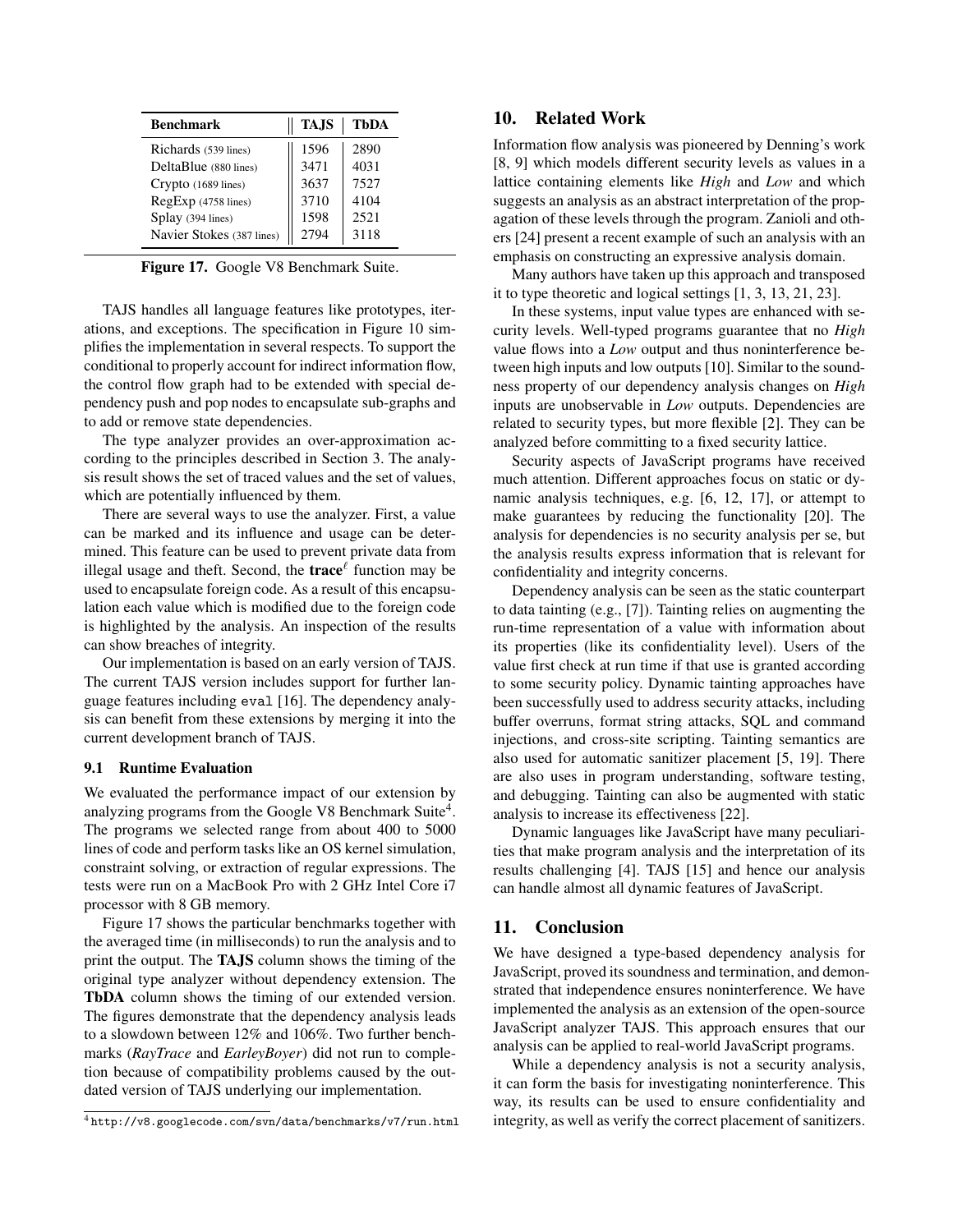# References

- [1] M. Abadi. Access control in a core calculus of dependency. *Electron. Notes Theor. Comput. Sci.*, 172:5–31, April 2007.
- [2] M. Abadi, A. Banerjee, N. Heintze, and J. Riecke. A core calculus of dependency. In A. :Aiken, editor, *Proceedings 26th Annual ACM Symposium on Principles of Programming Languages*, pages 147–160, San Antonio, Texas, USA, Jan. 1999. ACM Press.
- [3] T. Amtoft and A. Banerjee. Information flow analysis in logical form. In *Proc. 11th Static Analysis Symposium, SAS'04*, pages 33–36. Springer, 2004.
- [4] A. Askarov and A. Sabelfeld. Tight enforcement of information-release policies for dynamic languages. In *Computer Security Foundations Symposium, 2009. CSF '09. 22nd IEEE*, pages 43 –59, july 2009. doi: 10.1109/CSF.2009.22.
- [5] D. Balzarotti, M. Cova, V. Felmetsger, N. Jovanovic, E. Kirda, C. Kruegel, and G. Vigna. Saner: Composing static and dynamic analysis to validate sanitization in web applications. In *IEEE Symposium on Security and Privacy*, pages 387– 401, Oakland, California, USA, May 2008. IEEE Computer Society.
- [6] R. Chugh, J. A. Meister, R. Jhala, and S. Lerner. Staged information flow for javascript. In *Proceedings of the 2009 ACM SIGPLAN conference on Programming language design and implementation*, PLDI '09, pages 50–62, New York, NY, USA, 2009. ACM.
- [7] J. Clause, W. Li, and A. Orso. Dytan: A generic dynamic taint analysis framework. In *Proc. 2007 Symposium on Software Testing and Analysis*, ISSTA '07, pages 196–206, New York, NY, USA, 2007. ACM.
- [8] D. E. Denning. A lattice model of secure information flow. *Commun. ACM*, 19:236–243, May 1976.
- [9] D. E. Denning and P. J. Denning. Certification of programs for secure information flow. *Commun. ACM*, 20:504–513, July 1977.
- [10] J. A. Goguen and J. Meseguer. Security policies and security models. In *IEEE Symposium on Security and Privacy*, pages 11–20, 1982.
- [11] A. Guha, C. Saftoiu, and S. Krishnamurthi. The essence of JavaScript. In *Proc. 24th European Conference on Objectoriented Programming*, ECOOP'10, pages 126–150, Berlin, Heidelberg, 2010. Springer-Verlag.
- [12] D. Hedin and A. Sabelfeld. Information-flow security for a core of javascript. In *Computer Security Foundations Symposium (CSF), 2012 IEEE 25th*, pages 3–18. IEEE, 2012.
- [13] N. Heintze and J. G. Riecke. The SLam calculus: Programming with secrecy and integrity. In *Proc. 25th ACM SIGPLAN-SIGACT Symposium on Principles of Programming Languages*, POPL '98, pages 365–377, New York, NY, USA, 1998. ACM.
- [14] E. International. *Standard ECMA-262*, volume 3. 1999.
- [15] S. H. Jensen, A. Møller, and P. Thiemann. Type analysis for JavaScript. In *Proc. 16th Static Analysis Symposium, SAS'09*, volume 5673 of *LNCS*. Springer-Verlag, August 2009.
- [16] S. H. Jensen, P. A. Jonsson, and A. Møller. Remedying the eval that men do. In *Proc. 21st International Symposium on Software Testing and Analysis (ISSTA)*, July 2012.
- [17] S. Just, A. Cleary, B. Shirley, and C. Hammer. Information flow analysis for javascript. In *Proceedings of the 1st ACM SIGPLAN international workshop on Programming language and systems technologies for internet clients*, PLASTIC '11, pages 9–18, New York, NY, USA, 2011. ACM.
- [18] M. Keil and P. Thiemann. Type-based dependency analysis for javascript. Technical report, Institute for Computer Science, University of Freiburg, 2013.
- [19] B. Livshits and S. Chong. Towards fully automatic placement of security sanitizers and declassifiers. In *Proceedings of the 40th annual ACM SIGPLAN-SIGACT symposium on Principles of programming languages*, POPL '13, pages 385–398, New York, NY, USA, 2013. ACM.
- [20] M. S. Miller, M. Samuel, B. Laurie, I. Awad, and M. Stay. Safe active content in sanitized javascript. Technical report, Tech. Rep., Google, Inc, 2008.
- [21] A. Sabelfeld and A. C. Myers. Language-based informationflow security. *IEEE Journal on Selected Areas in Communications*, 21:2003, 2003.
- [22] P. Vogt, F. Nentwich, N. Jovanovic, E. Kirda, C. Kruegel, and G. Vigna. Cross-site scripting prevention with dynamic data tainting and static analysis. In *Proc. Network and Distributed System Security Symposium (NDSS)*, volume 42, 2007.
- [23] D. Volpano, C. Irvine, and G. Smith. A sound type system for secure flow analysis. *J. Comput. Secur.*, 4:167–187, January 1996.
- [24] M. Zanioli, P. Ferrara, and A. Cortesi. Sails: Static analysis of information leakage with Sample. In *Proc. 27th Annual ACM Symposium on Applied Computing*, SAC '12, pages 1308– 1313, New York, NY, USA, 2012. ACM.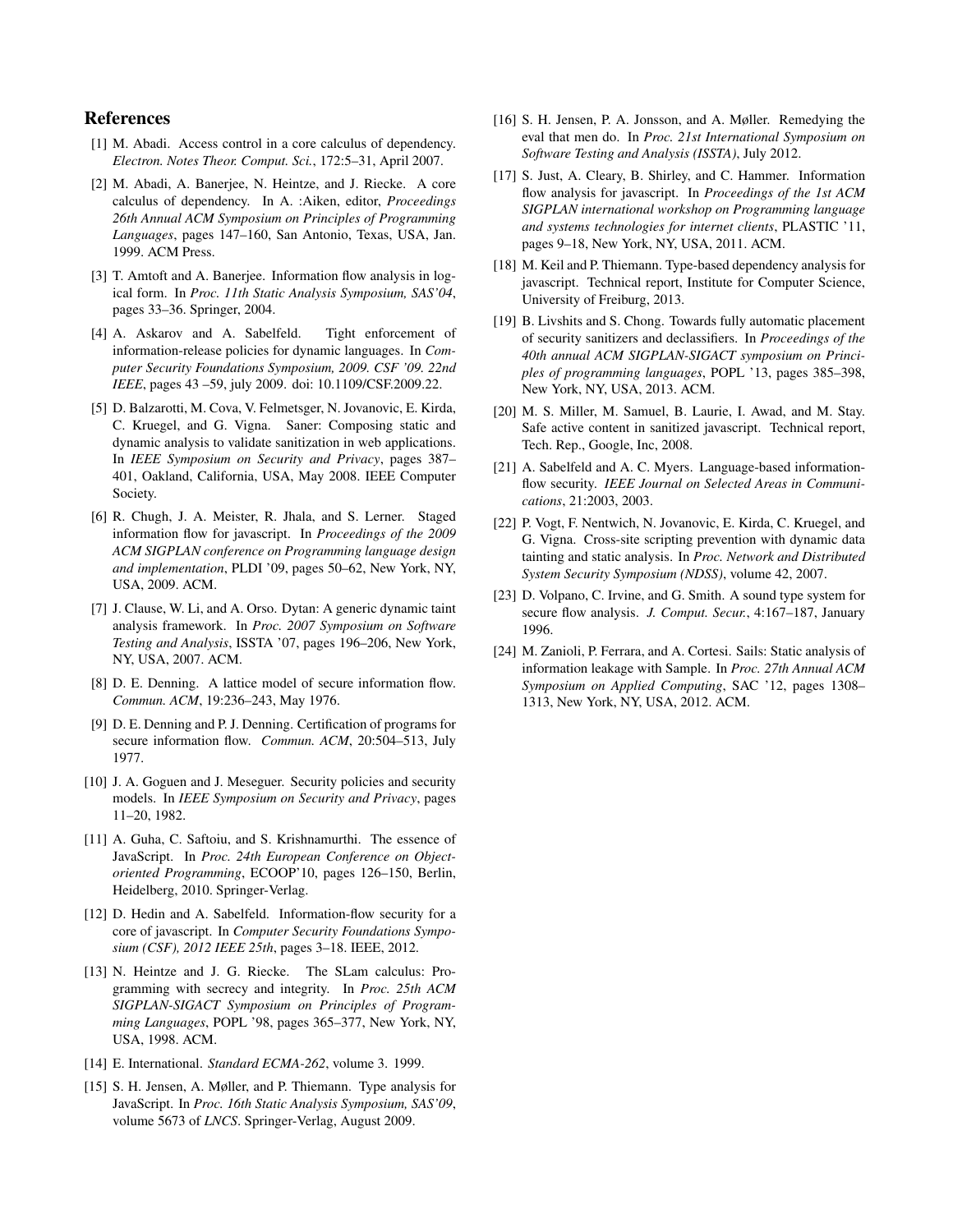# A. Context Dependency

*Proof of Lemma 1.*  $H, \rho, \kappa \vdash e \Downarrow H' \mid v_e : \kappa_e$  implies that  $\kappa \subseteq \kappa_e$ . By induction on the derivation of  $\mathcal{H}, \rho, \kappa \ \vdash \ e \ \Downarrow \ \mathcal{H}' \ | \ v_e : \kappa_e.$ 

**Case** (DT-CONST):  $e \equiv c$ ;  $v_e \equiv c$ ;  $\kappa_e \equiv \kappa$ . Claim holds because  $\kappa \subseteq \kappa$ .

**Case** (DT-VAR):  $e \equiv x$ ;  $v_e \equiv v$ ;  $\kappa_e \equiv \kappa_v \bullet \kappa \mid v : \kappa_v =$  $\rho(x)$ . Claim holds because  $\kappa \subseteq \kappa_v \bullet \kappa$ .

**Case** (DT-OP):  $e \equiv \mathbf{op}(e_0, e_1); v_e \equiv v_{op}; \ \kappa_e \equiv \kappa_0 \bullet \kappa_1.$ By inversion

$$
\mathcal{H}, \rho, \kappa \vdash e_0 \Downarrow \mathcal{H}' \mid v_0 : \kappa_0 \tag{13}
$$

$$
\mathcal{H}', \rho, \kappa \vdash e_1 \Downarrow \mathcal{H}'' \mid v_1 : \kappa_1 \tag{14}
$$

holds. Induction yields  $\kappa \subseteq \kappa_0$  and  $\kappa \subseteq \kappa_1$ . Claim holds because  $\kappa \subseteq \kappa_e = \kappa_0 \bullet \kappa_1$ .

- **Case** (DT-ABS):  $e \equiv \lambda^{\ell} x.e; v_e \equiv \xi^{\ell}; \ \kappa_e \equiv \kappa$ . Claim holds because  $\kappa \subseteq \kappa$ .
- **Case** (DT-NEW):  $e \equiv \textbf{new}^{\ell} e_p$ ;  $v_e \equiv \xi^{\ell}$ ;  $\kappa_e \equiv \kappa_v$ . By inversion

$$
\mathcal{H}, \rho, \kappa \vdash e_p \Downarrow \mathcal{H}' \mid v : \kappa_v \tag{15}
$$

holds. Induction yields  $\kappa \subseteq \kappa_v$ . Claim holds because  $\kappa \subseteq \kappa_v$ .

**Case** (DT-APP):  $e \equiv e_0(e_1); v_e \equiv v; \kappa_e \equiv \kappa_v$ . By inversion

$$
\mathcal{H}'', \dot{\rho}[x \mapsto v_1 : \kappa_1], \kappa \bullet \kappa_0 \vdash \dot{e} \Downarrow \mathcal{H}''' \mid v : \kappa_v \quad (16)
$$

holds where  $\dot{\rho}$ ,  $\dot{e}$  is the closure obtained from evaluating  $e_0$ . It follows that  $\kappa \subseteq \kappa \bullet \kappa_0 \subseteq \kappa_v$ .

**Case** (DT-GET):  $e \equiv e_0[e_1]; v_e \equiv v; \kappa_e \equiv \kappa_v \bullet \kappa_{\xi^{\ell}} \bullet$  $\kappa_{str} | v : \kappa_v = \mathcal{H}''(\xi^{\ell})(str)$ . By inversion

$$
\mathcal{H}, \rho, \kappa \vdash e_0 \Downarrow \mathcal{H}' \mid \xi^{\ell} : \kappa_{\xi^{\ell}} \tag{17}
$$

$$
\mathcal{H}', \rho, \kappa \vdash e_1 \Downarrow \mathcal{H}'' \mid str : \kappa_{str} \tag{18}
$$

holds. Induction yields  $\kappa \subseteq \kappa_{\xi^{\ell}}$  and  $\kappa \subseteq \kappa_{str}$ . Claim holds because  $\kappa \subseteq \kappa_v \bullet \kappa_{\xi^{\ell}} \bullet \kappa_{str}$ .

**Case** (DT-PUT):  $e \equiv e_0[e_1] = e_2$ ;  $v_e \equiv v$ ;  $\kappa_e \equiv \kappa_v$ . By inversion

$$
\mathcal{H}'', \rho, \kappa \vdash e_2 \Downarrow \mathcal{H}''' \mid v : \kappa_v \tag{19}
$$

holds. Induction yields  $\kappa \subseteq \kappa_v$ . Claim holds because  $\kappa \subseteq \kappa_v$ .

**Case** (DT-IFTRUE):  $e \equiv \mathbf{if}(e_0) e_1, e_2; v_e \equiv v_1; \ \kappa_e \equiv \kappa_1.$ By inversion

$$
\mathcal{H}', \rho, \kappa \bullet \kappa_0 \vdash e_1 \Downarrow \mathcal{H}_1'' \mid v_1 : \kappa_1 \qquad (20)
$$

holds. It follows that  $\kappa \subseteq \kappa \bullet \kappa_0 \subseteq \kappa_1$ Case (DT-IFFALSE): Analogous to case (DT-IFTRUE).

**Case** (DT-TRACE):  $e \equiv \textbf{trace}^{\ell} (e')$ ;  $v_e \equiv v$ ;  $\kappa_e \equiv \kappa_v$ . By inversion

$$
\mathcal{H}, \rho, \kappa \bullet \ell \vdash e' \Downarrow \mathcal{H}' \mid v : \kappa_v \tag{21}
$$

holds. It follows that  $\kappa \subseteq \kappa \bullet \ell \subseteq \kappa_v$ 

 $\Box$ 

# B. Noninterference

*Proof of Theorem 1.* Suppose  $\mathcal{H}, \rho, \kappa \vdash e \Downarrow \mathcal{H}' \mid v : \kappa_v$ . If  $\ell \notin \bar{\kappa}$  and  $\mathcal{H} \equiv_{\flat, \{\ell | \ell \notin \bar{\kappa}\}} \mathcal{H}$  and  $\rho \equiv_{\flat, \{\ell | \ell \notin \bar{\kappa}\}} \tilde{\rho}$  then  $\mathcal{H}, \tilde{\rho}, \kappa \vdash$  $\overline{e} \Downarrow \tilde{\mathcal{H}}' \mid \tilde{v} : \tilde{\kappa}_v \text{ with } \overline{e} = e[\ell \mapsto \tilde{e}] \text{ and } e \equiv_{\flat, \{\ell | \ell \notin \overline{\kappa}\}} \overline{e} \text{ and }$  $\mathcal{H}' \equiv_{\flat',\{\ell|\ell \notin \bar{\kappa}\}} \tilde{\mathcal{H}}'$  and  $v : \kappa_v \equiv_{\flat',\{\ell|\ell \notin \bar{\kappa}\}} \tilde{v} : \tilde{\kappa}_v$ , for some  $\flat'$ extending ♭.

Proof by induction on the derivation of  $\mathcal{H}, \rho, \kappa \vdash e \Downarrow \mathcal{H}' | v$ :  $\kappa$  and  $\mathcal{\tilde{H}}, \tilde{\rho}, \kappa \;\vdash\; \bar{e} \; \Downarrow\; \mathcal{\tilde{H}}'\;|\; \tilde{v}:\tilde{\kappa}_v.$ 

**Case** (DT-CONST):  $e \equiv c$ . By definition (6) claim holds because:  $c = c \rightarrow c : \kappa \equiv_{b,\{\ell | \ell \notin \bar{\kappa}\}} c : \kappa$ 

**Case** (DT-VAR):  $e \equiv x$ .  $\forall \ell \notin \overline{\kappa}$  yields

**Subcase**  $\ell \notin \kappa$ : By definition (6), (7) claim holds because:  $\rho \equiv_{\flat, \{ \ell | \ell \notin \bar{\kappa} \}} \tilde{\rho} \to \rho(x) \bullet \kappa \equiv_{\flat, \{ \ell | \ell \notin \bar{\kappa} \}} \tilde{\rho}(x) \bullet \kappa$ **Subcase**  $\ell \in \kappa$ : From definition (6), (7) claim holds because:  $\ell \in \kappa \to \rho(x) \bullet \kappa \equiv_{b,\{\ell | \ell \notin \bar{\kappa}\}} \tilde{\rho}(x) \bullet \kappa$ 

**Case** (DT-OP):  $e \equiv \text{op}(e_0, e_1)$ . By inversion

$$
\forall \ell \notin \bar{\kappa}: \tilde{\mathcal{H}}, \tilde{\rho}, \kappa \vdash e_0[\ell \mapsto \tilde{e}] \Downarrow \tilde{\mathcal{H}}' \mid \tilde{v}_0: \tilde{\kappa}_0 \quad (22)
$$

$$
\forall \ell \notin \bar{\kappa}: \tilde{\mathcal{H}}', \tilde{\rho}, \kappa \vdash e_1[\ell \mapsto \tilde{e}] \Downarrow \tilde{\mathcal{H}}'' \mid \tilde{v}_1 : \tilde{\kappa}_1 \quad (23)
$$

holds.  $\forall \ell \notin \overline{\kappa}$  yields

Subcase  $\ell \notin \kappa_0 \land \ell \notin \tilde{\kappa}_0 \land \ell \notin \kappa_1 \land \ell \notin \tilde{\kappa}_1$ : By definition (6) we obtain

$$
\ell \notin \kappa_0 \ \land \ \ell \notin \tilde{\kappa}_0 \ \to \ v_0 = \tilde{v}_0 \tag{24}
$$

$$
\ell \notin \kappa_1 \ \land \ \ell \notin \tilde{\kappa}_1 \ \to \ v_1 = \tilde{v}_1 \tag{25}
$$

and this leads to:

$$
\Downarrow_{\mathbf{op}}^v (v_0, v_1) \bullet \kappa_0 \bullet \kappa_1 \equiv_{\flat, \{\ell | \ell \notin \bar{\kappa}\}} \qquad (26)
$$
  

$$
\Downarrow_{\mathbf{op}}^v (\tilde{v}_0, \tilde{v}_1) \bullet \tilde{\kappa}_0 \bullet \tilde{\kappa}_1
$$

Subcase  $\ell \in \kappa_0 \lor \ell \in \tilde{\kappa}_0 \lor \ell \in \kappa_1 \lor \ell \in \tilde{\kappa}_1$ : Again by  $(6)$ 

$$
\Downarrow_{\mathbf{op}}^v (v_0, v_1) \bullet \kappa_0 \bullet \kappa_1 \equiv_{\flat, \{\ell | \ell \notin \bar{\kappa}\}} \qquad (27)
$$
  

$$
\Downarrow_{\mathbf{op}}^v (\tilde{v}_0, \tilde{v}_1) \bullet \tilde{\kappa}_0 \bullet \tilde{\kappa}_1
$$

holds.

Claim holds because  $\Downarrow_{\text{op}}^v (v_0, v_1) \bullet \kappa_0 \bullet \kappa_1 \equiv_{\flat, \{\ell | \ell \notin \bar{\kappa}\}} \Downarrow_{\text{op}}^v$  $(\tilde{v}_0, \tilde{v}_1) \bullet \tilde{\kappa}_0 \bullet \tilde{\kappa}_1.$ 

**Case** (DT-ABS):  $e \equiv \lambda^{\ell} x.e$  where location  $\xi^{\ell}$  with  $\xi^{\ell} \notin \xi$  $dom(\mathcal{H})$  and location  $\tilde{\xi}^{\ell}$  with  $\tilde{\xi}^{\ell} \notin dom(\tilde{\mathcal{H}})$  extends the renaming  $\flat$  with  $\flat' = \flat[\xi^{\ell} \mapsto \tilde{\xi}^{\ell}]$ . By definition (6)  $\xi^{\ell}$ :  $\kappa \equiv_{\nu',\{\ell | \ell \notin \bar{\kappa}\}} \tilde{\xi}^{\ell}$ :  $\kappa$  holds. Claim holds because:

$$
\mathcal{H}[\xi^{\ell} \mapsto \langle \rho, \lambda^{\ell} x. e \rangle] \equiv_{\flat', \{\ell | \ell \notin \bar{\kappa}\}} \tilde{\mathcal{H}}[\tilde{\xi}^{\ell} \mapsto \langle \tilde{\rho}, \lambda^{\ell} x. \tilde{e} \rangle] \tag{28}
$$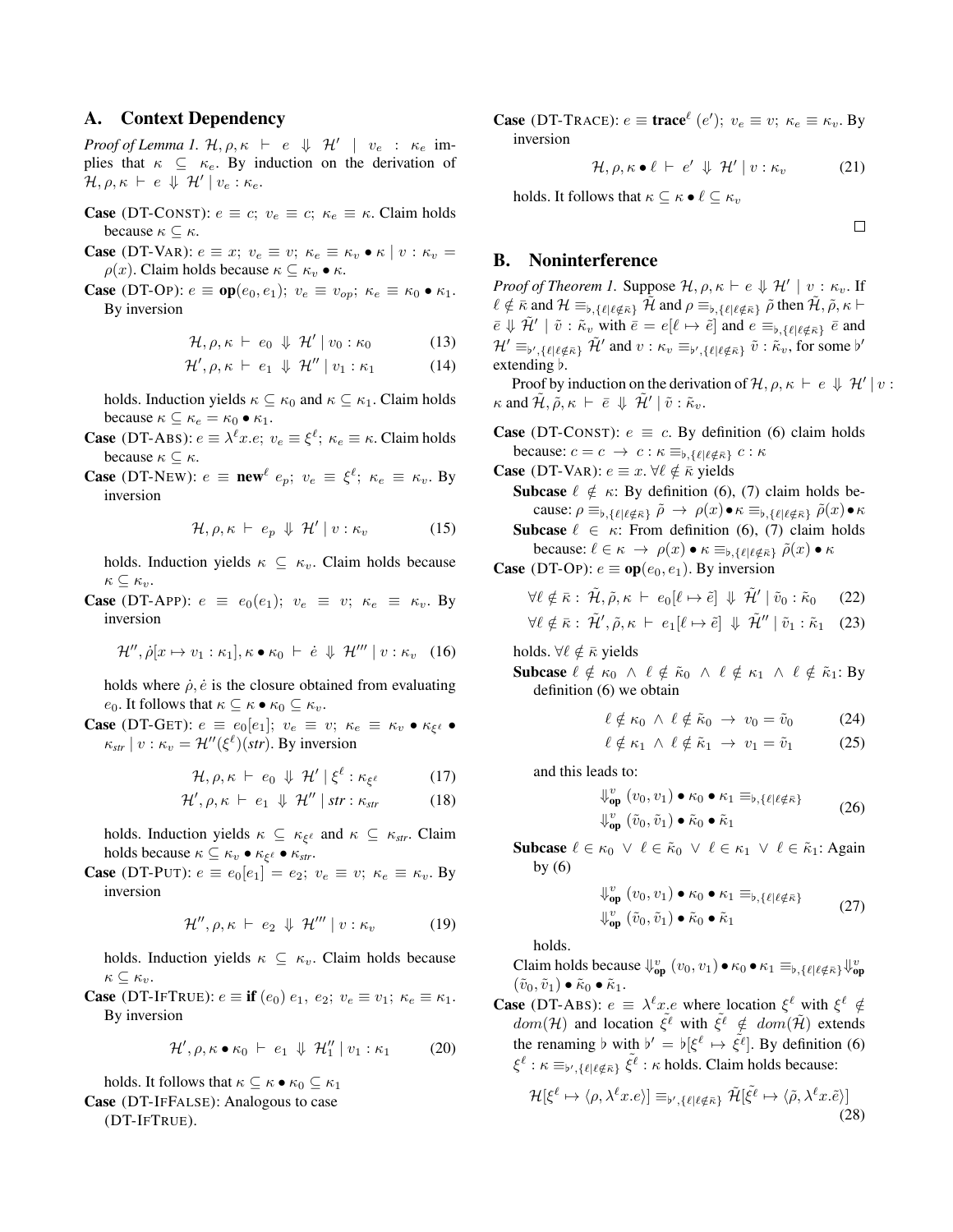**Case** (DT-NEW):  $e \equiv \text{new}^{\ell} e_p$  where location  $\xi^{\ell}$  with  $\xi^{\ell} \notin \mathcal{L}$  $dom(\mathcal{H})$  and location  $\tilde{\xi}^{\ell}$  with  $\tilde{\xi}^{\ell} \notin dom(\tilde{\mathcal{H}})$  extends the renaming  $\flat$  with  $\natural' = \flat[\xi^{\ell} \mapsto \tilde{\xi}^{\ell}]$ . By definition (6)  $\xi^{\ell}$ :  $\kappa \equiv_{\nu',\{\ell | \ell \notin \bar{\kappa}\}} \tilde{\xi}^{\ell}$ :  $\kappa$  holds. By inversion

$$
\forall \ell \notin \bar{\kappa}: \tilde{\mathcal{H}}, \tilde{\rho}, \kappa \vdash e_p[\ell \mapsto \tilde{e}] \Downarrow \tilde{\mathcal{H}}' \mid \tilde{v}: \tilde{\kappa}_v \quad (29)
$$

holds. Claim holds because:

$$
\mathcal{H}'[\xi^{\ell} \mapsto v] \equiv_{\flat', \{\ell | \ell \notin \bar{\kappa}\}} \tilde{\mathcal{H}}'[\tilde{\xi^{\ell}} \mapsto \tilde{v}] \tag{30}
$$

**Case** (DT-APP):  $e \equiv e_0(e_1)$ . By inversion

$$
\forall \ell \notin \bar{\kappa}: \tilde{\mathcal{H}}, \tilde{\rho}, \kappa \vdash e_0[\ell \mapsto \tilde{e}] \Downarrow \tilde{\mathcal{H}}' \mid \tilde{\xi}^{\ell} : \tilde{\kappa}_0 \quad (31)
$$

$$
\forall \ell \notin \bar{\kappa}: \tilde{\mathcal{H}}', \tilde{\rho}, \kappa \vdash e_1[\ell \mapsto \tilde{e}] \Downarrow \tilde{\mathcal{H}}'' \mid \tilde{v}_1 : \tilde{\kappa}_1 \quad (32)
$$

holds.  $\forall \ell \notin \bar{\kappa}$  yields

**Subcase**  $\ell \notin \kappa_0 \land \ell \notin \tilde{\kappa}_0$ : By definition (6) we obtain

$$
\ell \notin \kappa_0 \ \land \ \ell \notin \tilde{\kappa}_0 \ \to \ b(\xi^{\ell}) = \tilde{\xi}^{\ell} \tag{33}
$$

and this leads by definition (9), (10) to:

$$
\langle \dot{\rho}, \lambda^{\ell} x. \dot{e} \rangle = \mathcal{H}(\xi^{\ell}) \wedge \langle \ddot{\rho}, \lambda^{\ell} x. \ddot{e} \rangle = \tilde{\mathcal{H}}(\tilde{\xi}^{\ell})
$$
  
 
$$
\rightarrow \dot{\rho} \equiv_{b, \{\ell | \ell \notin \bar{\kappa}\}} \ddot{\rho} \wedge \lambda^{\ell} x. \dot{e} \equiv_{b, \{\ell | \ell \notin \bar{\kappa}\}} \lambda^{\ell} x. \ddot{e}
$$
 (34)

Hence,  $\dot{\rho}[x \mapsto v_1 : \kappa_1] \equiv_{\dot{b}, {\{\ell \mid \ell \notin \bar{\kappa}\}}} \ddot{\rho}[x \mapsto \tilde{v}_1 : \tilde{\kappa}_1]$  and  $\dot{e} \equiv_{\flat, \{\ell | \ell \notin \bar{\kappa}\}} \ddot{e} \rightarrow \dot{e} \equiv_{\flat, \{\ell | \ell \notin \bar{\kappa}\}} \ddot{e}[\ell \mapsto \tilde{e}]$  complies the postcondition to apply the induction where

$$
\forall \ell \notin \bar{\kappa}: \tilde{\mathcal{H}}'', \tilde{\rho}[x \mapsto \tilde{v}_1 : \tilde{\kappa}_1], \kappa \vdash \tilde{e}[\ell \mapsto \tilde{e}] \Downarrow \tilde{\mathcal{H}}'' \mid \tilde{v} : \tilde{\kappa}_v \tag{35}
$$

**Subcase**  $\ell \in \kappa_0 \lor \ell \in \tilde{\kappa}_0$ : By lemma (1) applied on  $\kappa \bullet \kappa_0 \subseteq \kappa_v$  and  $\kappa \bullet \tilde{\kappa}_0 \subseteq \tilde{\kappa}_v$  the claim holds because:

$$
v: \kappa_v \equiv_{\flat, \{\ell | \ell \notin \bar{\kappa}\}} \tilde{v}: \tilde{\kappa}_v \tag{36}
$$

$$
\mathcal{H}''' \equiv_{\flat, \{\ell | \ell \notin \bar{\kappa}\}} \tilde{\mathcal{H}}''' \tag{37}
$$

**Case** (DT-GET):  $e \equiv e_0[e_1]$ . By inversion

$$
\forall \ell \notin \bar{\kappa}: \tilde{\mathcal{H}}, \tilde{\rho}, \kappa \vdash e_0[\ell \mapsto \tilde{e}] \Downarrow \tilde{\mathcal{H}}' \mid \tilde{\xi}^{\tilde{\ell}} : \tilde{\kappa}_{\xi^{\tilde{\ell}}} \tag{38}
$$

$$
\forall \ell \notin \bar{\kappa}: \tilde{\mathcal{H}}', \tilde{\rho}, \kappa \vdash e_1[\ell \mapsto \tilde{e}] \Downarrow \tilde{\mathcal{H}}'' \mid s\tilde{t}r : \tilde{\kappa}_{str} \quad (39)
$$

hold.

 $\textbf{Subcase} \ell \notin \kappa_{\xi^{\ell}} \ \wedge \ \ell \notin \tilde{\kappa}_{\xi^{\ell}} \ \wedge \ \ell \notin \kappa_{str} \ \wedge \ \ell \notin \tilde{\kappa}_{str}: \text{By}$ definition (6) we obtain

$$
\ell \notin \kappa_{\xi^{\ell}} \ \wedge \ \ell \notin \tilde{\kappa}_{\xi^{\ell}} \ \rightarrow \ b(\xi^{\ell}) = \tilde{\xi}^{\ell} \tag{40}
$$

$$
\ell \notin \kappa_{str} \wedge \ell \notin \tilde{\kappa}_{str} \rightarrow str = s\tilde{t}r \qquad (41)
$$

which follows that

$$
\mathcal{H}''(\xi^{\ell})(str) \bullet \kappa_{\xi^{\ell}} \bullet \kappa_{str} \equiv_{b,\{\ell | \ell \notin \bar{\kappa}\}} \qquad (42)
$$
\n
$$
\tilde{\mathcal{H}}''(\tilde{\xi}^{\ell})(\tilde{str}) \bullet \tilde{\kappa}_{\xi^{\ell}} \bullet \tilde{\kappa}_{str}
$$

**Subcase**  $\ell \in \kappa_{\xi^{\ell}} \lor \ell \in \tilde{\kappa}_{\xi^{\ell}} \lor \ell \in \kappa_{str} \lor \ell \in \tilde{\kappa}_{str}$ : By definition  $(6)$  we obtain

$$
\mathcal{H}''(\xi^{\ell})(str) \bullet \kappa_{\xi^{\ell}} \bullet \kappa_{str} \equiv_{\flat, \{\ell | \ell \notin \bar{\kappa}\}} \qquad (43)
$$
\n
$$
\tilde{\mathcal{H}}''(\tilde{\xi}^{\ell})(\tilde{str}) \bullet \tilde{\kappa}_{\xi^{\ell}} \bullet \tilde{\kappa}_{str}
$$

Claim holds because  $\mathcal{H}''(\xi^{\ell})(str) \bullet \kappa_{\xi^{\ell}} \bullet \kappa_{str} \equiv_{\flat, \{\ell | \ell \notin \bar{\kappa}\}}$  $\tilde{\mathcal{H}}''(\tilde{\xi^\ell})(\tilde{str})\bullet \tilde{\kappa}_{\xi^\ell}\bullet \tilde{\kappa}_{str}.$ **Case** (DT-PUT):  $e \equiv e_0[e_1] = e_2$ . By inversion

$$
\forall \ell \notin \bar{\kappa}: \ \tilde{\mathcal{H}}, \tilde{\rho}, \kappa \vdash e_0[\ell \mapsto \tilde{e}] \ \Downarrow \ \tilde{\mathcal{H}}' \mid \tilde{\xi}^{\ell} : \tilde{\kappa}_{\xi^{\ell}} \tag{44}
$$

$$
\forall \ell \notin \bar{\kappa}: \tilde{\mathcal{H}}', \tilde{\rho}, \kappa \vdash e_1[\ell \mapsto \tilde{e}] \Downarrow \tilde{\mathcal{H}}'' \mid s\tilde{t}r : \tilde{\kappa}_{str} \quad (45)
$$

$$
\forall \ell \notin \bar{\kappa}: \ \tilde{\mathcal{H}}'', \tilde{\rho}, \kappa \vdash e_2[\ell \mapsto \tilde{e}] \ \Downarrow \ \tilde{\mathcal{H}}''' \ | \ \tilde{v}: \tilde{\kappa}_v \quad (46)
$$

### holds.  $\forall \ell \notin \bar{\kappa}$  yields

 $\textbf{Subcase} \,\,\ell \notin \kappa_{\xi^{\ell}} \,\wedge \,\ell \notin \tilde{\kappa}_{\xi^{\ell}} \,\wedge \,\ell \notin \kappa_{str} \,\wedge \,\ell \notin \tilde{\kappa}_{str} \,\wedge \,\ell \notin \mathcal{E}_{\xi^{\ell}}$  $\kappa_v \wedge \ell \notin \tilde{\kappa}_v$ . By definition (6), (10) we obtain

$$
\ell \notin \kappa_{\xi^{\ell}} \ \wedge \ \ell \notin \tilde{\kappa}_{\xi^{\ell}} \ \rightarrow \ b(\xi^{\ell}) = \tilde{\xi^{\ell}} \qquad (47)
$$

$$
\ell \notin \kappa_{str} \wedge \ell \notin \tilde{\kappa}_{str} \rightarrow str = s\tilde{t}r \qquad (48)
$$

$$
\ell \notin \kappa_v \ \land \ \ell \notin \tilde{\kappa}_v \ \to \ v = \tilde{v} \tag{49}
$$

and this leads to:

$$
\mathcal{H}'''[\xi^{\ell}, str \mapsto v : \kappa_v \bullet \kappa_{\xi^{\ell}} \bullet \kappa_{str}] \equiv_{\flat, \{\ell | \ell \notin \bar{\kappa}\}} \quad (50)
$$
  

$$
\tilde{\mathcal{H}}'''[\tilde{\xi}^{\ell}, s\tilde{t}r \mapsto \tilde{v} : \tilde{\kappa}_v \bullet \tilde{\kappa}_{\xi^{\ell}} \bullet \tilde{\kappa}_{str}]
$$

**Subcase**  $\ell \in \kappa_{\xi^{\ell}} \lor \ell \in \tilde{\kappa}_{\xi^{\ell}} \lor \ell \in \kappa_{str} \lor \ell \in \tilde{\kappa}_{str} \lor \ell \in$  $\kappa_v \lor \ell \in \tilde{\kappa}_v$ . By definition (6), (10)

$$
\mathcal{H}'''[\xi^{\ell}, str \mapsto v : \kappa_v \bullet \kappa_{\xi^{\ell}} \bullet \kappa_{str}] \equiv_{\flat, \{\ell | \ell \notin \bar{\kappa}\}} \quad (51)
$$
  

$$
\tilde{\mathcal{H}}'''[\tilde{\xi}^{\ell}, s\tilde{t}r \mapsto \tilde{v} : \tilde{\kappa}_v \bullet \tilde{\kappa}_{\xi^{\ell}} \bullet \tilde{\kappa}_{str}]
$$

holds.

Claim holds because  $\mathcal{H}'''[\xi^{\ell}, str \mapsto v : \kappa_v \bullet \kappa_{\xi^{\ell}} \bullet$  $\kappa_{str}]\equiv_{\flat,\{\ell|\ell \notin \bar{\kappa}\}}\tilde{\mathcal{H}}'''[\tilde{\xi^\ell},\tilde{sir}\mapsto \tilde{v}: \tilde{\kappa}_v\bullet \tilde{\kappa}_{\xi^\ell}\bullet \tilde{\kappa}_{str}].$ **Case** (DT-IFTRUE):  $e \equiv \textbf{if}(e_0) e_1, e_2$ . By inversion

$$
\forall \ell \notin \bar{\kappa}: \tilde{\mathcal{H}}, \tilde{\rho}, \kappa \vdash e_0[\ell \mapsto \tilde{e}] \Downarrow \tilde{\mathcal{H}}' \mid \tilde{v}_0 : \tilde{\kappa}_0 \quad (52)
$$

$$
\forall \ell \notin \bar{\kappa}: \tilde{\mathcal{H}}', \tilde{\rho}, \kappa \bullet \tilde{\kappa}_0 \vdash
$$
\n
$$
\tag{52}
$$

$$
e_1[\ell \mapsto \tilde{e}] \Downarrow \tilde{\mathcal{H}}_1'' \mid \tilde{v}_1 : \tilde{\kappa}_1
$$
 (53)

holds.  $\forall \ell \notin \bar{\kappa}$  yields

**Subcase**  $\ell \notin \kappa_0 \land \ell \notin \tilde{\kappa}_0$ : By definition (6) we obtain

$$
\ell \notin \kappa_0 \ \land \ \ell \notin \tilde{\kappa}_0 \ \to \ v_0 = \tilde{v}_0 \tag{54}
$$

Claim holds by inversion of (DT-IFTRUE).

**Subcase**  $\ell \in \kappa_v \lor \ell \in \tilde{v}_0$ : By lemma (1) applied on  $\kappa \bullet \kappa_0 \subseteq \kappa_1$  and  $\kappa \bullet \tilde{\kappa}_0 \subseteq \tilde{\kappa}_1$  the claim holds because:

$$
v_1: \kappa_1 \equiv_{\flat, \{\ell | \ell \notin \bar{\kappa}\}} \tilde{v}_1: \tilde{\kappa}_1 \tag{55}
$$

$$
\mathcal{H}_1'' \equiv_{\flat, \{\ell | \ell \notin \bar{\kappa}\}} \tilde{\mathcal{H}}_1'' \tag{56}
$$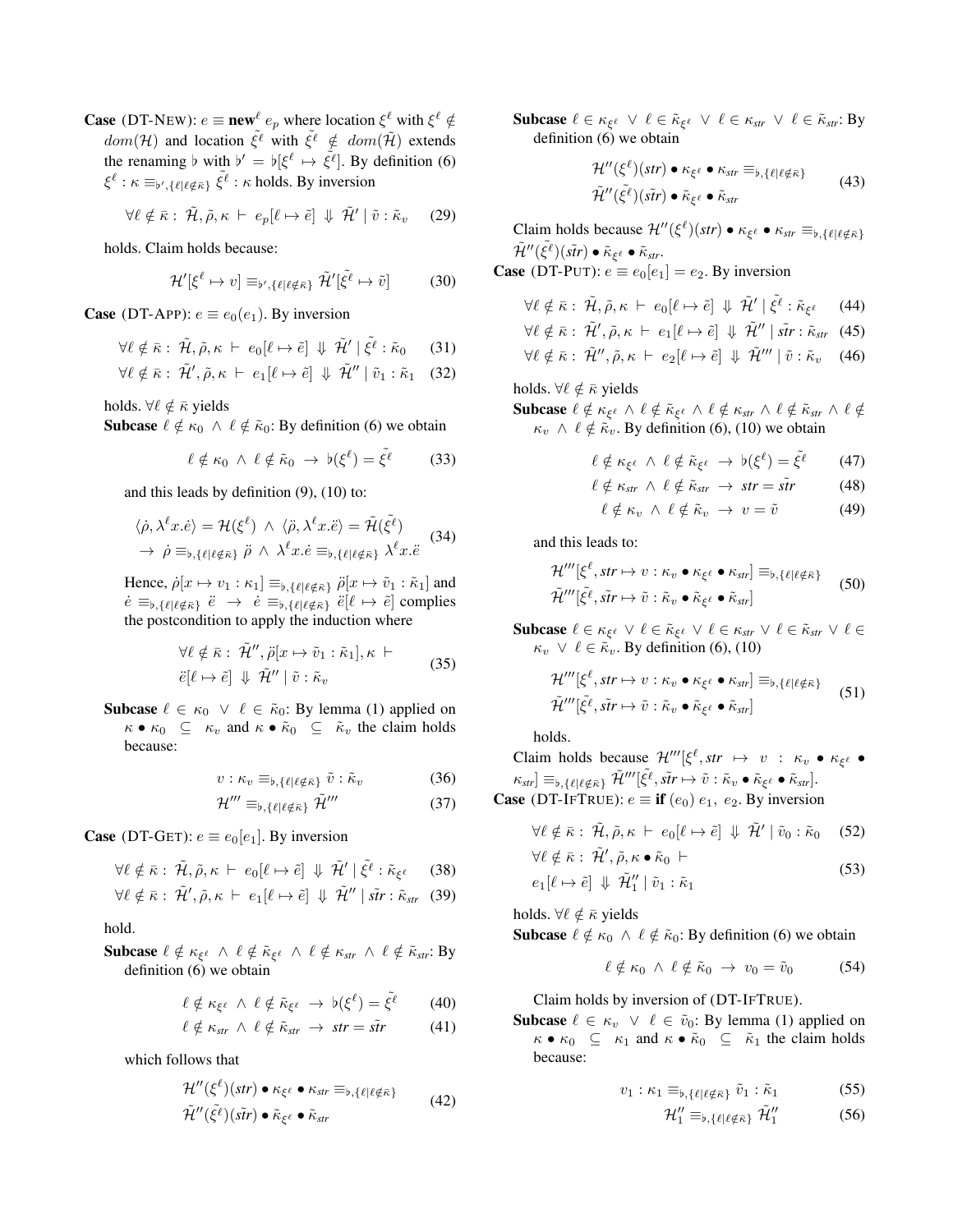Case (DT-IFFALSE): Analogous to case (DT-IFTRUE).

**Case** (DT-TRACE):  $e \equiv \textbf{trace}^{\ell}(e)$ . By inversion

$$
\forall \ell' \notin \bar{\kappa}: \tilde{\mathcal{H}}, \tilde{\rho}, \kappa \bullet \ell \vdash e_{\ell}[\ell \mapsto \tilde{e}] \Downarrow \tilde{\mathcal{H}}' \mid \tilde{v}: \tilde{\kappa}_{v} \quad (57)
$$

holds.  $\forall \ell \notin \bar{\kappa}$  yields

**Subcase**  $\ell' \neq \ell$ : Claim holds by inversion (DT-TRACE). **Subcase**  $\ell' = \ell$ : By definition (1) we obtain:

$$
\forall \ell' \notin \bar{\kappa}: \ \tilde{\mathcal{H}}, \tilde{\rho}, \kappa \bullet \ell \ \vdash \ \tilde{e} \ \Downarrow \ \tilde{\mathcal{H}}'' \ | \ \tilde{v}' : \tilde{\kappa}_v' \quad (58)
$$

By lemma (1) applied on  $\kappa \bullet \ell \subseteq \tilde{\kappa}'_v$  the claim holds because:

$$
\ell \in \tilde{\kappa}'_v \; \to \; v : \kappa_v \equiv_{b, \{\ell | \ell \notin \bar{\kappa}\}} \tilde{v}' : \tilde{\kappa}'_v \qquad (59)
$$

$$
\ell \in \tilde{\kappa}'_v \; \to \; \mathcal{H}' \equiv_{\flat, \{\ell | \ell \notin \bar{\kappa}\}} \tilde{\mathcal{H}}'' \tag{60}
$$

 $\Box$ 

 $\Box$ 

# C. Correctness

First, we state some auxiliary lemmas.

**Lemma 6** (Subset consistency on states).  $\mathcal{H} \prec_{\mathcal{C}} \Gamma_0$  *implies*  $\mathcal{H} \prec_{\mathcal{C}} \Gamma_0 \sqcup \Gamma_1$  *with*  $\Gamma_0 \sqsubseteq \Gamma_0 \sqcup \Gamma_1$ *.* 

 $\Box$ *Proof of Lemma 6.* By definition (11).

**Lemma 7** (Subset consistency on values).  $\omega \prec_c \vartheta_0$  *implies*  $\omega \prec_{\mathcal{C}} \vartheta_0 \sqcup \vartheta_1$  *with*  $\vartheta_0 \sqsubseteq \vartheta_0 \sqcup \vartheta_1$ *.* 

*Proof of Lemma 7.* By definition (11).  $\Box$ 

**Lemma 8** (Consistency on dependencies).  $v : \kappa_v \prec_c$  $\vartheta \wedge \kappa \prec_{\mathcal{C}} \mathcal{D}$  *implies*  $v : \kappa_v \bullet \kappa \prec_{\mathcal{C}} \langle \mathcal{L}_{\vartheta}, \Xi_{\vartheta}, \mathcal{D}_{\vartheta} \sqcup \mathcal{D} \rangle$ 

*Proof of Lemma 8.* By definition (11).

**Lemma 9** (Property Update).  $\forall s, \theta, \mathcal{L}, \vartheta \mid s \prec_{\mathcal{C}} \theta$  *implies*  $s \prec_{\mathcal{C}} \theta[\mathcal{L} \mapsto \theta(\mathcal{L}) \sqcup \vartheta]$ 

*Proof of Lemma 9.* By definition (11). 
$$
\Box
$$

*Proof of Theorem 2.* Suppose that  $\mathcal{H}, \rho, \kappa \vdash e \Downarrow \mathcal{H}' \mid v$ then  $\forall \Gamma, \sigma$  with  $\mathcal{H} \prec_{\mathcal{C}} \Gamma$ ,  $\rho \prec_{\mathcal{C}} \sigma$  and  $\kappa \prec_{\mathcal{C}} \mathcal{D}_{\Gamma}$ :  $\Gamma, \sigma \vdash e \Downarrow \Gamma' \mid \vartheta$  with  $\mathcal{H}' \prec_{\mathcal{C}} \Gamma'$  and  $v \prec_{\mathcal{C}} \vartheta$ . Proof by induction on the derivation of  $\mathcal{H}, \rho, \kappa \vdash e \Downarrow \mathcal{H}' \mid \omega$  and  $\Gamma, \sigma$   $\vdash$   $e \Downarrow \Gamma' \mid \vartheta$ .

**Case** (DT-CONST):  $e \equiv c$ . Claim holds because  $c : \kappa \prec_c$  $\langle c, \emptyset, \mathcal{D}_{\Gamma} \rangle$ .

**Case** (DT-VAR):  $e \equiv x$ . Claim holds because  $\rho \prec_c \sigma$ implies  $\rho(x) \bullet \kappa \prec_{\mathcal{C}} \sigma(x) \sqcup \mathcal{D}_{\Gamma}$ .

**Case** (DT-OP):  $e \equiv \text{op}(e_0, e_1)$  where by inversion

$$
\Gamma, \sigma \vdash e_0 \Downarrow \Gamma' \mid \vartheta_0 \tag{61}
$$

$$
\Gamma', \sigma \vdash e_1 \Downarrow \Gamma'' \mid \vartheta_1 \tag{62}
$$

holds. Claim holds by definition (4).

**Case** (DT-ABS):  $e \equiv \lambda^{\ell} x.e.$  Claim holds by definition (11). **Case** (DT-NEW):  $e \equiv \textbf{new}^{\ell} e_p$  where by inversion

$$
\Gamma, \sigma \vdash e_p \Downarrow \Gamma' \mid \vartheta \tag{63}
$$

holds. Claim holds by definition (11). **Case** (DT-APP):  $e \equiv e_0(e_1)$  where by inversion

$$
\Gamma, \sigma \vdash e_0 \Downarrow \Gamma' \mid \langle \mathcal{L}_0, \Xi_0, \mathcal{D}_0 \rangle \tag{64}
$$

$$
\Gamma', \sigma \vdash e_1 \Downarrow \Gamma'' \mid \vartheta_1 \tag{65}
$$

holds. By definition (11) we obtain  $\exists \ell \in \Xi_0 \mid \xi^{\ell} \prec_{\mathcal{C}} \ell$ . **Subcase**  $\forall \ell \in \Xi_0 : \xi^{\ell} \prec_{\mathcal{C}} \ell$  where by inversion

$$
\Gamma''[\mathcal{D} \mapsto \mathcal{D}_{\Gamma''} \sqcup \mathcal{D}_0], \dot{\sigma}[x \mapsto \vartheta_1] \vdash
$$
  

$$
e \Downarrow \Gamma''' \mid \vartheta
$$
 (66)

holds.

**Subsubcase**  $\langle \Gamma''[D \mapsto \mathcal{D}_{\Gamma''} \sqcup \mathcal{D}_0], \vartheta_1 \rangle \sqsubseteq \mathcal{F}(\ell)_{In}.$ Claim holds by lemma (6) and (2).

**Subsubcase**  $\langle \Gamma''[D \mapsto \mathcal{D}_{\Gamma''} \sqcup \mathcal{D}_0], \vartheta_1 \rangle \nsubseteq \mathcal{F}(\ell)_{In}.$ Claim holds by lemma (6) and (7).

**Subcase**  $\forall \ell \in \Xi_0 : \xi^{\ell} \nsim \ell \text{ Case holds by } \exists \ell \in \Xi$  $\Xi_0$  |  $\xi^{\ell} \prec_{\mathcal{C}} \ell$  and lemma (6) and (7).

**Case** (DT-GET):  $e \equiv e_0[e_1]$  where by inversion

$$
\Gamma, \sigma \vdash e_0 \Downarrow \Gamma' \mid \langle \mathcal{L}_0, \Xi_0, \mathcal{D}_0 \rangle \tag{67}
$$

$$
\Gamma', \sigma \vdash e_1 \Downarrow \Gamma'' \mid \langle \text{str}, \Xi_1, \mathcal{D}_1 \rangle \tag{68}
$$

holds. Claim holds because lemma (4) and definition (11) implies  $\mathcal{H}''(\xi^{\ell})(str) \prec_{\mathcal{C}} \vartheta$ .

**Case** (DT-PUT):  $e \equiv e_0[e_1] = e_2$  where by inversion

$$
\Gamma, \sigma \vdash e_0 \Downarrow \Gamma' \mid \langle \mathcal{L}_0, \Xi_0, \mathcal{D}_0 \rangle \tag{69}
$$

$$
\Gamma', \sigma \vdash e_1 \Downarrow \Gamma'' \mid \langle \mathtt{str}, \Xi_1, \mathcal{D}_1 \rangle \tag{70}
$$

$$
\Gamma'', \sigma \vdash e_2 \Downarrow \Gamma''' \mid \vartheta \tag{71}
$$

holds. Claim holds because lemma (5) and definition (11) implies  $\mathcal{H}'''(\xi^{\ell})[str \mapsto v : \kappa_v] \prec_{\mathcal{C}} \Gamma''''$ .

**Case** (DT-IFTRUE):  $e \equiv \mathbf{if}(e_0) e_1, e_2$  where by inversion

$$
\Gamma, \sigma \vdash e_0 \Downarrow \Gamma' \mid \langle \mathcal{L}_0, \Xi_0, \mathcal{D}_0 \rangle \tag{72}
$$

$$
\Gamma'[\mathcal{D}\mapsto\mathcal{D}_{\Gamma}\sqcup\mathcal{D}_0], \sigma \vdash e_1 \Downarrow \Gamma_1'' \mid \vartheta_1 \qquad (73)
$$

holds. By definition (11) we obtain  $true \prec_{\mathcal{C}} \mathcal{L}_0$ .

**Subcase**  $\mathcal{L}_0$  = true. Claim holds by inversion.

**Subcase**  $\mathcal{L}_0$  = bool. Claim holds by lemma (6) and (7).

Case (DT-IFFALSE): Analogous to case

(DT-IFTRUE).

**Case** (DT-TRACE):  $e \equiv \textbf{trace}^{\ell}(e)$  where by inversion

$$
\Gamma[\mathcal{D}\mapsto\mathcal{D}_{\Gamma}\sqcup\ell],\sigma\;\vdash\;e\;\Downarrow\;\Gamma'\;|\;\vartheta\qquad\qquad(74)
$$

holds. Claim holds by definition (11).

 $\Box$